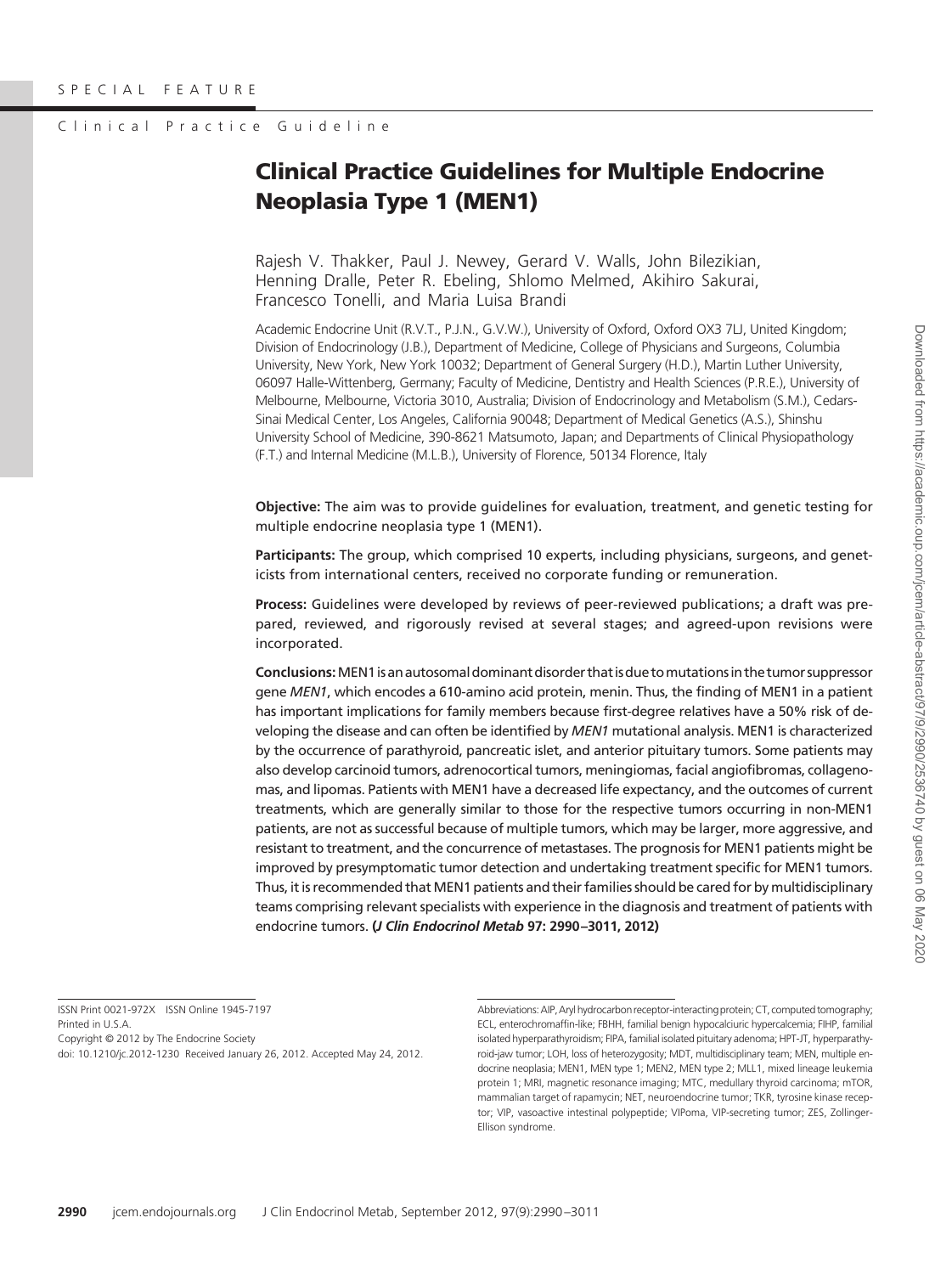# **Summary of Recommendations**

#### **General recommendations**

**P**atients with multiple endocrine neoplasia (MEN) type 1 (MEN1) and their families should be managed by a multidisciplinary team (MDT) consisting of relevant specialists with experience in the management of endocrine tumors  $(2|\theta\theta\theta\hat{O})$ .

MDT representation should include specialist physicians (*e.g.* endocrinologist, gastroenterologist, and oncologist) in the management of neuroendocrine tumors (NET), endocrine surgeons, histopathologists (with expertise in NET), radiologists (including those with expertise in nuclear medicine), and clinical geneticists  $(2I\oplus\oplus\odot\odot)$ .

### **Genetic testing**

*MEN1* germline mutation testing should be offered to index patients with MEN1 and their first-degree relatives. This includes relatives who are either asymptomatic or who have clinical manifestations of MEN1 (1 $\theta \theta \theta \theta$ ).

*MEN1* germline mutation testing of asymptomatic relatives should be offered at the earliest opportunity because MEN1 manifestations may occur by the age of 5 yr  $(2|\theta\theta\theta\hat{O})$ .

*MEN1* germline mutation testing may be recommended in individuals with an atypical MEN1 phenotype (*e.g.* multigland hyperparathyroidism) ( $2|\theta\theta\phi\phi\rangle$ ).

All individuals offered *MEN1* mutation testing should be provided with genetic counseling before testing  $(1|\oplus\oplus\oplus\oplus)$ .

*MEN1* germline mutation testing should be undertaken by a clinical genetics laboratory accredited in mutation analysis of the  $MEN1$  gene (1 $\theta \theta \theta \theta$ ). If a coding region *MEN1* mutation is not identified, then testing for partial or whole-gene deletion, or haplotype analysis of the *MEN1* locus, or analysis of other genes should be considered (1|0000).

Relatives of a patient with a known *MEN1* mutation should be offered *MEN1* germline mutation analysis before biochemical and radiological screening tests for the detection of MEN1 tumors, so as to avoid the burden of undergoing multiple tests involving different modalities and to reduce financial costs (1 $\theta \theta \theta \theta$ ).

Individuals who are found to have a *MEN1* germline mutation should be screened regularly (*e.g.* on an annual basis) for development of MEN1-associated tumors  $(1|\oplus\oplus\oplus\odot)$ .

# **Screening for tumors**

Individuals identified as having a high risk of developing MEN1-associated tumors [*e.g.* index cases (*i.e.* MEN1 patients) and their relatives who have been identified as having a *MEN1* mutation] should be offered a program of combined clinical, biochemical, and radiological screening as detailed below. The nature and timing of screening will depend on local resources, clinical judgment, and patient preferences (2 $\vert \theta \theta \theta \phi \rangle$ ).

# **Parathyroid tumors**

#### *Diagnosis*

Screening for primary hyperparathyroidism should include annual assessment of plasma calcium and PTH concentrations (1 $\theta \theta \theta \theta$ ).

### *Treatment*

Surgery performed by an experienced endocrine surgeon is the treatment of choice, although the optimum timing has not been defined. Conventional open bilateral exploration with subtotal parathyroidectomy (at least 3.5 glands) or total parathyroidectomy is recommended  $(1|\Theta\Theta\Theta)$ . Concurrent transcervical thymectomy is also suggested at the time of surgery  $(2|\theta\theta\theta\hat{O})$ . Total parathyroidectomy with autotransplantation may be considered (2 $\oplus \oplus \oplus \odot$ ). Minimally invasive parathyroidectomy is usually not recommended because multiple glands are typically affected  $(1|\theta \theta \theta \theta)$ .

# **Pancreatic NET**

### *Diagnosis*

Screening for gastropancreatic NET should include, as a minimum, an annual plasma biochemical evaluation of a fasting gastrointestinal tract hormone profile that includes measurement of gastrin, glucagon, vasointestinal polypeptide, pancreatic polypeptide, chromogranin A, and insulin with an associated fasting glucose level  $(2|\oplus\oplus\odot\odot)$ .

A consensus for optimum radiological screening has not been established and will depend on local resources, clinical judgment, and patient preferences. A suggested minimum imaging protocol includes annual pancreatic and duodenal visualization with magnetic resonance imaging (MRI), computed tomography (CT), or endoscopic ultrasound (2 $\theta$  $\theta$  $\theta$  $\odot$ ).

# *Treatment*

The main aim is to maintain patients disease- and symptom-free for as long as possible and to maintain a good quality of life  $(1|\theta \theta \theta \theta)$ .

The aim of treatment for individuals with symptomatic functioning pancreatic NET including insulinoma is to achieve cure, if possible, by surgery  $(1|\oplus \oplus \oplus \oplus)$ .

The extent of disease should be evaluated fully before planning specific therapy (1| $\oplus \oplus \oplus \odot$ ).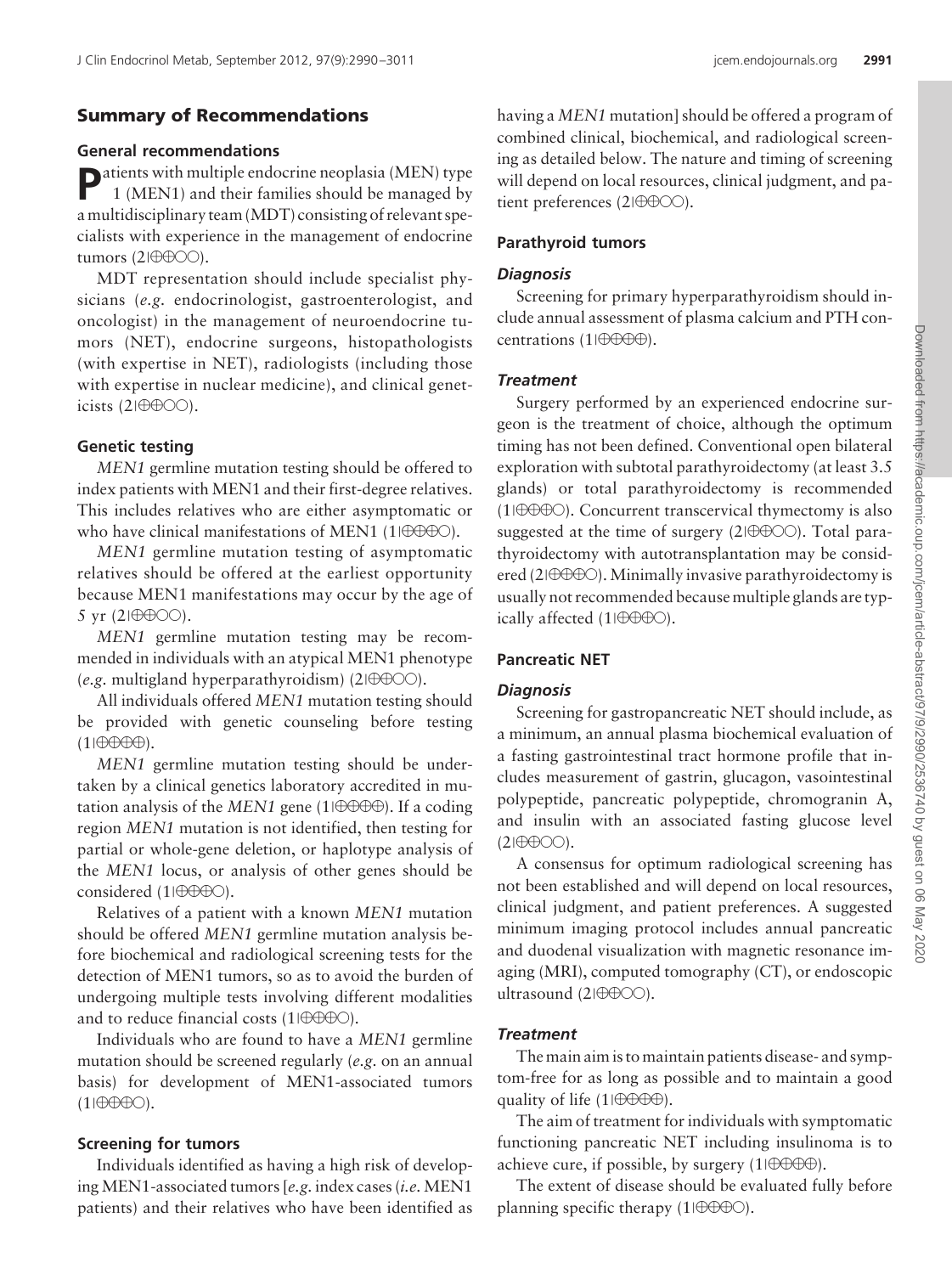The optimal therapy of gastrinoma remains controversial. Surgery for a nonmetastasizing gastrinoma arisingwithin the pancreas may be curative and should be considered, as long as it is performed by an experienced endocrine surgeon  $(2|\bigoplus\bigodot)$ . However, most MEN1 patients will have multiple small submucosal duodenal gastrinomas, and the management of such tumors remains controversial. We suggest medical management using proton-pump inhibitors for the majority of patients (2|0000). However, in experienced surgical centers local excision of these tumors with lymph node dissection, duodenectomy, or less commonly duodenopancreatectomy may also be considered together with patient preferences, because such approaches may improve the cure rate (2 $\theta$  $\theta$  $\theta$  $\odot$ ). Although Whipple pancreaticoduodenectomy provides the greatest likelihood of cure for gastrinoma in MEN1 patients, we do not suggest it for the majority of patients because it is associated with an increased operative mortality and long-term morbidity and because lesser operations in these patients are associated with excellent long-term survival  $(2|\theta \theta \theta \theta)$ .

Medical therapies include proton-pump inhibitors and somatostatin analogs to suppress hyperacidity (1 $\theta \theta \theta \theta$ ). Periodic gastroscopic surveillance is indicated in those with hypergastrinemia for the identification of peptic ulcer disease and gastric carcinoid  $(2I\oplus\oplus\odot\odot)$ .

The role of surgery for nonfunctioning pancreatic tumors is controversial. We suggest considering surgery for tumors that are more than 1 cm in size and/or demonstrate significant growth over  $6 - 12$  months (2 $\oplus \oplus \odot$ ).

A histopathologist with expertise in NET should review all tumor tissues. Tumors should be classified according to the World Health Organization 2010 classification, Union for International Cancer Control TNM (7th edition), and the European Neuroendocrine Tumor Society site-specific T-staging system (1 $\theta \theta \theta \theta$ ).

Treatment of nonresectable tumor mass includes somatostatin analogs, biotherapy, targeted radionuclide therapy, locoregional treatments, and chemotherapy  $(1|\oplus\oplus\oplus\bigcirc).$ 

Chemotherapy may be used for inoperable or metastatic pancreatic NET (1 $\ket{\oplus \oplus \oplus \odot}$ ). Sunitinib and everolimus may be considered for patients with advanced (inoperable or metastatic) progressive well-differentiated pancreatic NET (1| $\oplus$  $\oplus$  $\oplus$ ).

# **Pituitary tumors**

# *Diagnosis*

Biochemical screening for pituitary tumors, which will depend on clinical judgment and local resources, could include an annual assessment of plasma prolactin and IGF-I levels (2 $\vert \oplus \oplus \oplus \odot$ ), as well as MRI of the pituitary every 3-5 yr (2 $\Theta$  $\Theta$  $\odot$ ). In patients with abnormal results, hypothalamic pituitary testing should be undertaken to characterize further the nature of the pituitary lesion and its effects on the secretion of other pituitary hormones  $(1|\oplus\oplus\oplus\bigcirc).$ 

# *Treatment*

Treatment of MEN1-associated pituitary tumors is similar to that for non-MEN1 pituitary tumors and consists of appropriate medical therapy (*e.g.* dopamine agonists for prolactinoma; octreotide or lanreotide for somatotrophinomas) or selective transsphenoidal surgical hypophysectomy, with radiotherapy reserved for residual unresectable tumor tissue (1 $\theta$  $\theta \theta \theta$ ).

# **Thymic, bronchopulmonary, and gastric NET**

# *Diagnosis*

Biochemical evaluation with urinary 5-hydroxyindoleacetic acid and chromogranin A is not helpful  $(1|\bigoplus\bigoplus\bigoplus)$ .

CT or MRI of the chest every 1-2 yr is recommended for detection of thymic and bronchopulmonary carcinoid tumors  $(2|\theta$ OOO).

Gastroscopic examination (with biopsy) every 3 yr in those with hypergastrinemia for detection of peptic ulcer disease and gastric carcinoid type II is recommended (2|0000). Endoscopic ultrasound and somatostatin receptor scintigraphy may aid the diagnosis (1 $\theta \theta \theta \theta$ ).

# *Treatment*

Curative surgery, where possible, is the treatment of choice for thymic and bronchial carcinoid tumors  $(1|\bigoplus\bigoplus\bigoplus)$ .

Where disease is advanced and curative surgery is not possible, additional therapies include radiotherapy and chemotherapy  $(2|\oplus\text{OOO})$ .

The optimal treatment of type II gastric carcinoids has not been established. Small (<10 mm) lesions may remain under endoscopic surveillance. Larger tumors require endoscopic resection or local resection with partial or total gastrectomy. Indications for somatostatin analogs in the treatment of type II gastric carcinoids are not defined  $(2|\oplus\oplus\odot).$ 

# **Adrenal tumors**

# *Diagnosis*

Minimal screening should comprise abdominal imaging by CT or MRI every 3 yr (2 $\oplus \oplus \odot$ ). Adrenal lesions should remain under radiological surveillance and should be assessed for malignant features (1 $\theta \theta \theta \theta$ ).

Images should be reviewed by a radiologist with expertise in adrenal imaging (1 $\theta \theta \theta \theta$ ).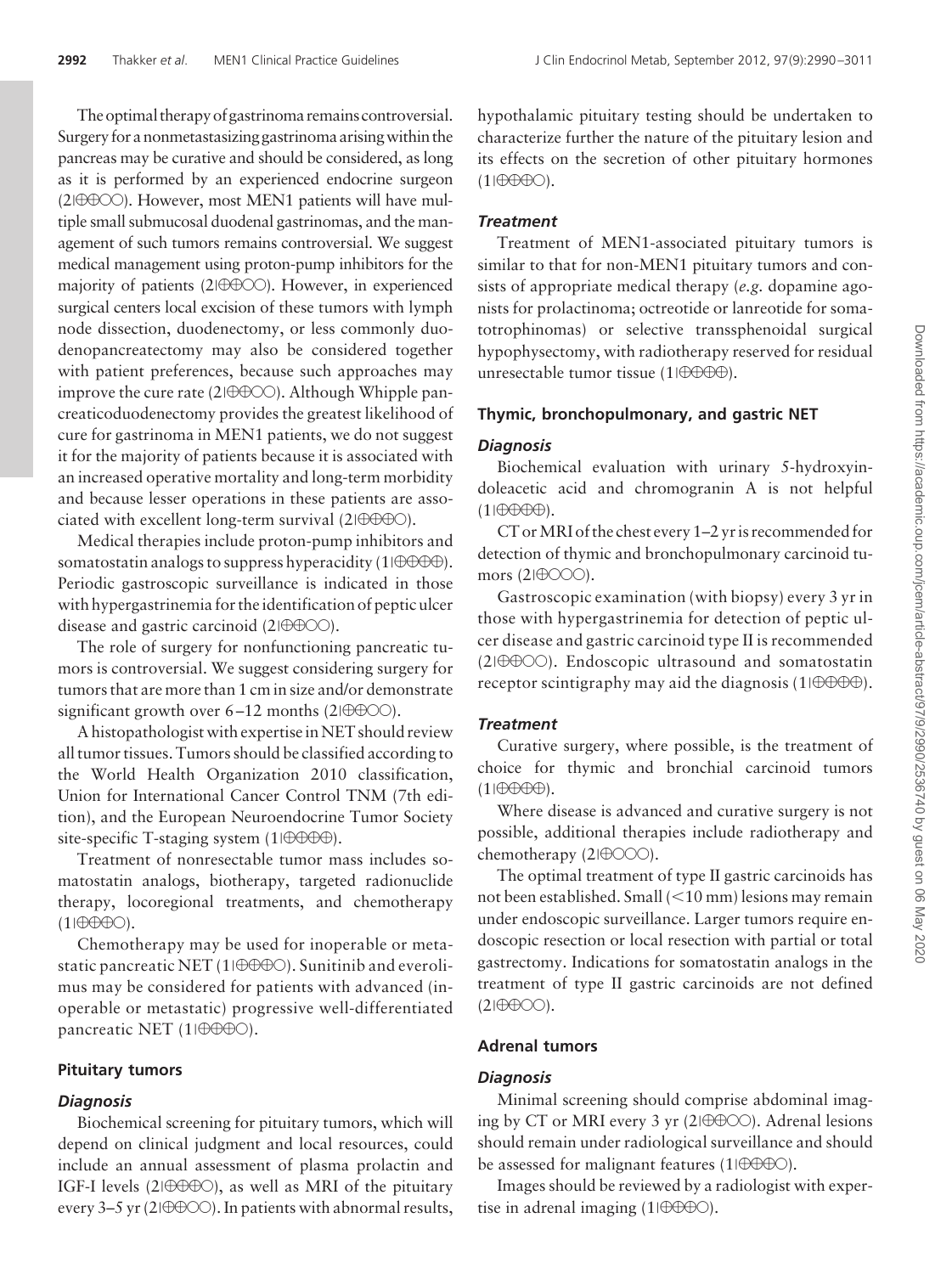Biochemical evaluation of adrenal lesions should be restricted to those with clinical features or tumors more than 1 cm in size and should focus on assessment for primary hyperaldosteronism and primary hypercortisolemia (1 $\Box$  $\Box$  $\Box$  $\Box$ ).

# *Treatment*

Treatment of MEN1-associated adrenal tumors is similar to that for non-MEN1 adrenal tumors. Surgery is indicated for functioning tumors (*e.g.* primary hyperaldosteronism or hypercortisolism), and nonfunctioning tumors with atypical features, size greater than 4 cm, or significant growth over a 6-month interval (1 $\theta \theta \theta \theta$ ).

# **Method of Development of Clinical Practice Guideline**

These guidelines update those published in 2001 (1). The authors, who are a self-assembled group representing international leaders in the field of MEN and/or associated endocrinopathies, undertook a systematic review of the literature to inform its key recommendations. These guidelines therefore represent the views of the authors rather than the guideline process of The Endocrine Society. However, in line with the policy of The Endocrine Society, the strength of recommendation and the assessment of quality of evidence are based on the Grading of Recommendations, Assessment, Development, and Evaluation (GRADE) system (2, 3). In addition, we have adopted consistent language in the description of both the strength of recommendation and the quality of evidence. Strong recommendations use the phrase "we recommend" and the number 1, whereas weak recommendations use the phrase "we suggest" and the number 2. Similarly, *cross-filled circles* indicate the quality of evidence, such that  $\Theta$ OOO denotes very low quality evidence;  $\Theta$  $\Theta$ OO, low quality;  $\oplus \oplus \oplus \circ$ , moderate quality; and  $\oplus \oplus \oplus \circ$ , high quality.

There is currently a lack of evidence from controlled clinical trials that specifically evaluate methods of diagnosis and screening for the tumors or treatment of MEN1. As such, many of the recommendations in these guidelines are based on the balance of expert opinion from leaders in the field, rather than on the level of evidence which, in the absence of controlled clinical trials that are difficult to undertake for a rare disorder, must be considered weak. Furthermore, these guidelines are not intended to constitute a rigid protocol, but rather are intended to provide a framework on which to base care for MEN1 patients and their families; the appropriate use of these guidelines with caution will help to avoid the undesirable effects of a recommendation, which can include the burden of anxiety and

expense for patients and their families. The authors have confidence that persons who receive care according to the strong recommendations will derive, on average, more benefit than harm.Weak recommendations requiremore careful consideration of the patient's circumstances, values, and preferences to determine the best course of action.

# **Multiple Endocrine Neoplasia**

MEN is characterized by the occurrence of tumors involving two or more endocrine glands in a single patient (4, 5). Two major forms of MEN are recognized and referred to as type 1 (MEN1) and type 2 (MEN2), and each form is characterized by development of tumors within specific endocrine glands (Table 1) (4, 6). Thus, combined occurrence of tumors of the parathyroid glands, the pancreatic islet cells, and the anterior pituitary is characteristic of MEN1 (4). MEN2 is characterized by medullary thyroid carcinoma (MTC) in association with pheochromocytoma, and three clinical variants referred to as MEN2A, MEN2B, and MTC-only are recognized (Table 1). MEN1 and MEN2 may be inherited as autosomal-dominant syndromes or they may occur sporadically, that is, without a family history. However, this distinction between sporadic and familial cases may sometimes be difficult because in some sporadic cases, a family history may be absent because the parent with the disease may have died before symptoms developed. Also, some patients may be unrecognized because of the lack of symptoms. These guidelines review the clinical features of MEN1 and their diagnosis, treatments for MEN1-associated tumors, and the genetic advances used to select patients for screening programs for tumor detection.

### **MEN type 1**

# *Epidemiology*

The incidence of MEN1 has been estimated from random postmortem studies to be 0.25%, and to be 1–18% in patients with primary hyperparathyroidism, 16 –38% in patients with gastrinomas, and less than 3% in patients with pituitary tumors  $(4, 5)$ . The disorder affects all age groups, with a reported age range of 5 to 81 yr (1, 4, 7). MEN1 is inherited as an autosomal dominant disorder with a high degree of penetrance such that clinical and biochemical manifestations of the disorder will have developed in 80% and greater than 98% of MEN1 patients, respectively, by the fifth decade (1, 4, 7).

# *Clinical findings*

The clinical manifestations of MEN1 are related to the sites of the tumors and their products of secretion (Table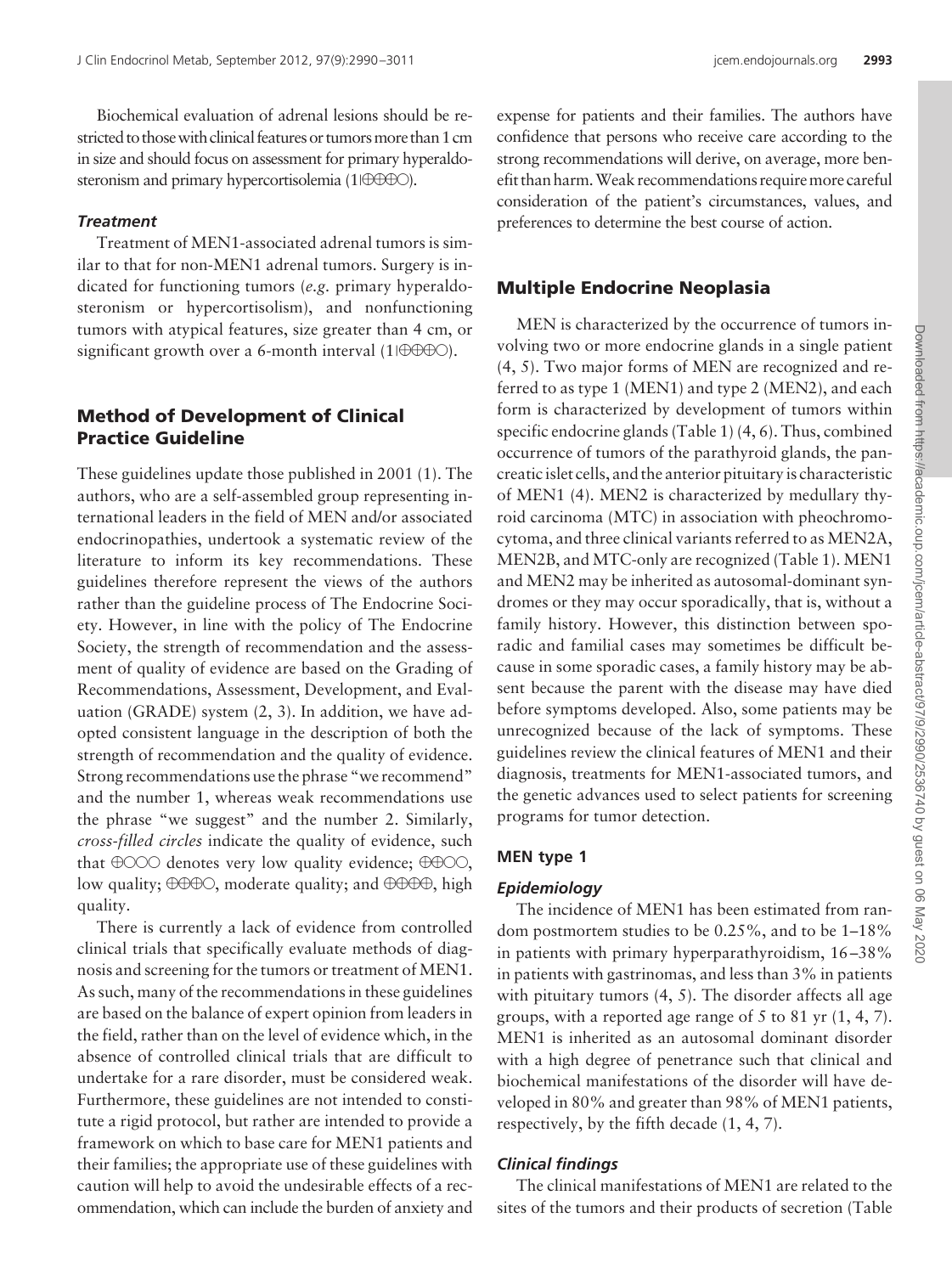| Type (chromosome location) | <b>Tumors (estimated penetrance)</b>                                                                                                                                                                                                                                                                                                                                                                                                                                                                                                    | Gene, most frequently<br>mutated codons                                                                                                                       |  |
|----------------------------|-----------------------------------------------------------------------------------------------------------------------------------------------------------------------------------------------------------------------------------------------------------------------------------------------------------------------------------------------------------------------------------------------------------------------------------------------------------------------------------------------------------------------------------------|---------------------------------------------------------------------------------------------------------------------------------------------------------------|--|
| MEN1 (11q13)               | Parathyroid adenoma (90%)<br>Enteropancreatic tumor (30-70%): gastrinoma (40%),<br>insulinoma (10%), nonfunctioning and PPoma<br>(20-55%), glucagonoma (<1%), VIPoma (<1%)<br>Pituitary adenoma (30-40%): prolactinoma (20%),<br>somatotropinoma (10%), corticotropinoma (<5%),<br>nonfunctioning (<5%)<br>Associated tumors: adrenal cortical tumor (40%),<br>pheochromocytoma (<1%), bronchopulmonary NET<br>(2%), thymic NET (2%), gastric NET (10%), lipomas<br>(30%), angiofibromas (85%), collagenomas (70%),<br>meningiomas (8%) | MEN1<br>83/84, 4-bp del (≈4%)<br>119, 3-bp del (≈3%)<br>209-211, 4-bp del (≈8%)<br>418, 3-bp del (≈4%)<br>514-516, del or ins (≈7%)<br>Intron 4 ss, $(*10\%)$ |  |
| MEN2 (10 cen-10q11.2)      |                                                                                                                                                                                                                                                                                                                                                                                                                                                                                                                                         |                                                                                                                                                               |  |
| MEN2A<br>MTC only          | MTC (90%)<br>Pheochromocytoma (50%)<br>Parathyroid adenoma (20-30%)<br>MTC (100%)                                                                                                                                                                                                                                                                                                                                                                                                                                                       | <b>RET</b><br>634, missense<br>e.g. Cys $\rightarrow$ Arg (~85%)<br>RET                                                                                       |  |
| MEN2B (also known as MEN3) | $MTC (> 90\%)$<br>Pheochromocytoma (40-50%)<br>Associated abnormalities (40-50%)<br>Mucosal neuromas                                                                                                                                                                                                                                                                                                                                                                                                                                    | 618, missense (>50%)<br><b>RET</b><br>918, Met→Thr (>95%)                                                                                                     |  |
|                            | Marfanoid habitus<br>Medullated corneal nerve fibers<br>Megacolon                                                                                                                                                                                                                                                                                                                                                                                                                                                                       |                                                                                                                                                               |  |
| MEN4 (12p13)               | Parathyroid adenoma <sup>a</sup><br>Pituitary adenoma <sup>a</sup>                                                                                                                                                                                                                                                                                                                                                                                                                                                                      | <b>CDKN1B</b><br>No common mutations identified<br>to date                                                                                                    |  |
|                            | Reproduction organ tumors (e.g. testicular cancer,<br>neuroendocrine cervical carcinoma) <sup>a</sup><br>?Adrenal + renal tumors <sup>a</sup>                                                                                                                                                                                                                                                                                                                                                                                           |                                                                                                                                                               |  |

### **TABLE 1.** MEN syndromes and their characteristic tumors and associated genetic abnormalities

Autosomal-dominant inheritance of the MEN syndromes has been established. del, Deletion; ins, insertion; PPoma, pancreatic polypeptidesecreting tumor. [Adapted from R. V. Thakker: Multiple endocrine neoplasia—syndromes of the twentieth century. *J Clin Endocrinol Metab* 83: 2617–2620, 1998 (6), with permission. © The Endocrine Society.

*<sup>a</sup>* Insufficient numbers reported to provide prevalence information.

1). Parathyroid tumors, resulting in primary hyperparathyroidism, are the most common feature of MEN1 and occur in approximately 95% of MEN1 patients (1, 4, 5). Pancreatic islet tumors, also referred to as pancreatic NET, consist of gastrinomas, insulinomas, glucagonomas, vasoactive intestinal polypeptidomas (VIPomas), and nonfunctioning pancreatic NET, and these occur in approximately 40-70% of MEN1 patients  $(1, 8-10)$ ; and anterior pituitary tumors, consisting of prolactinomas, somatotrophinomas, corticotrophinomas, and nonfunctioning adenomas, occur in approximately 30 – 40% of patients  $(1, 11-13)$ . In addition, some MEN1 patients may also develop adrenocortical tumors, lipomas, carcinoid tumors, facial angiofibromas, collagenomas, and meningiomas (Table 1) (1, 14). Combinations of these affected glands and their respective pathological features (for example, hyperplasia or single or multiple adenomas of the parathyroid glands) may differ in members of the same

family and even between identical twins (15). MEN1 is inherited as an autosomal-dominant disorder in such families, but a nonfamilial (*i.e.* sporadic) form may have developed in 8 to 14% of patients with MEN1, and molecular genetic studies have confirmed the occurrence of *de novo* mutations of the *MEN1* gene in approximately 10% of all patients with MEN1 (4, 16). In the absence of treatment, endocrine tumors are associated with an earlier mortality in patients with MEN1. Thus, untreated patients with MEN1 have a decreased life expectancy with a 50% probability of death by the age of 50 yr, and the cause of death in 50 –70% of patients with MEN1 is usually a malignant tumor process or sequelae of the disease (17– 20). Although the prognosis of patients with MEN1 improved considerably after the introduction of acid-suppressive therapies for the treatment of gastrinoma and the Zollinger-Ellison syndrome (ZES), results of a multicenter study from France and Belgium have suggested that ap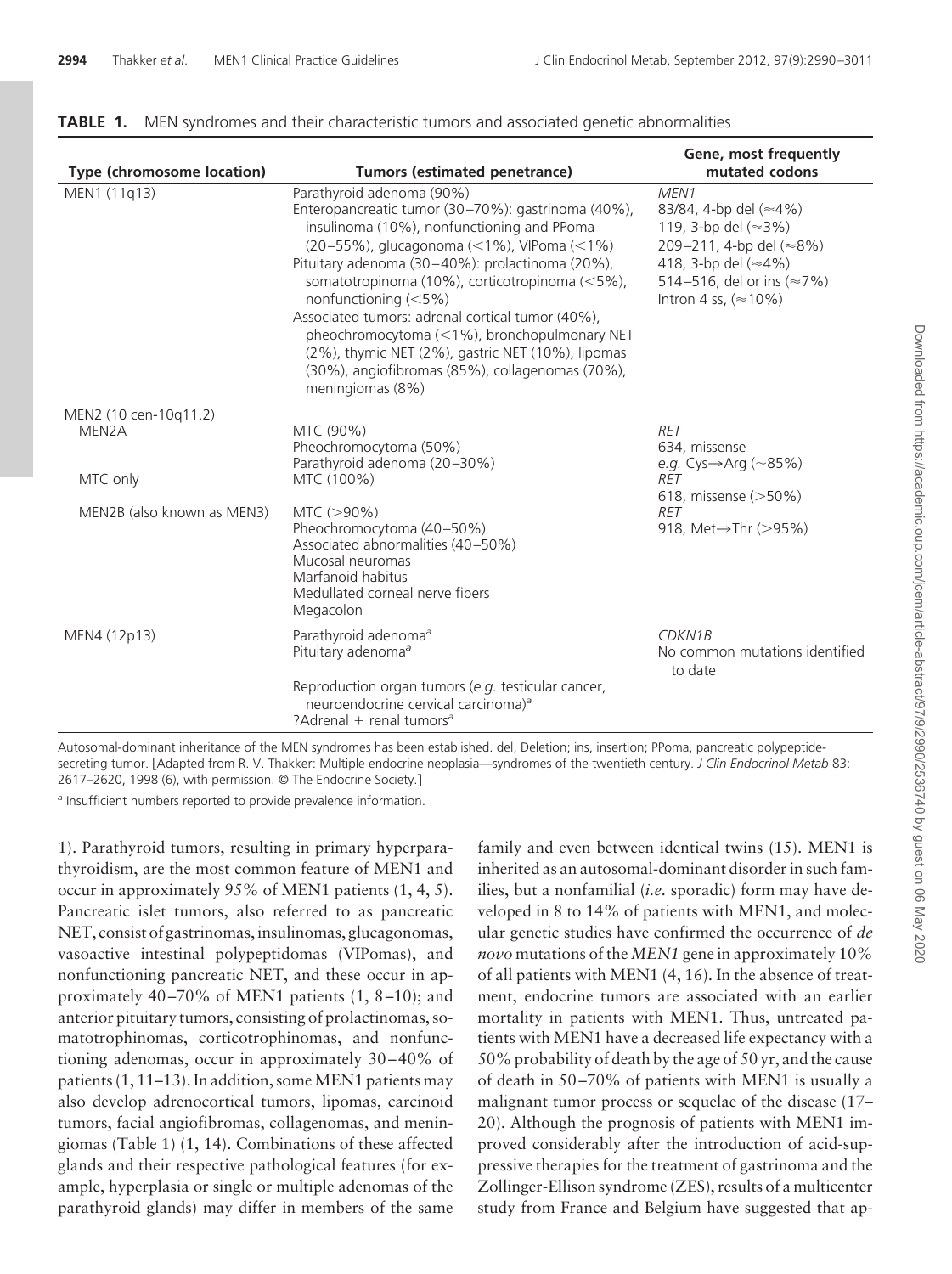proximately 70% of individuals with MEN1 currently die of causes directly related to MEN1 (17). In particular, malignant pancreatic NET and thymic carcinoid tumors were associated with a marked increase in risk of death (hazard ratio,  $>$ 3;  $P$  < 0.005) (17). These studies highlight the shift in MEN1-associated mortality that has occurred from gastrinoma associated with ZES to other MEN1 associated malignant tumors (17).

### *Diagnosis*

A diagnosis of MEN1 may be established in an individual by one of three criteria (Fig. 1) (1, 16, 21): on the basis of the occurrence of two or more primary MEN1 associated endocrine tumors (*i.e.* parathyroid adenoma, enteropancreatic tumor, and pituitary adenoma) (Fig. 1); the occurrence of one of the MEN1-associated tumors in a first-degree relative of a patient with a clinical diagnosis ofMEN; and identification of a germline *MEN1* mutation in an individual, who may be asymptomatic and has not yet developed serum biochemical or radiological abnormalities indicative of tumor development (Fig. 1).

#### *Treatment*

The treatment for each type of MEN1-associated endocrine tumor is generally similar to that for the respective tumors occurring in non-MEN1 patients. However, the treatment outcomes of MEN1-associated tumors are not as successful as those in non-MEN1 patients, for several reasons. First, MEN1-associated tumors, with the exception of pituitary NET, are usually multiple, thereby making it difficult to achieve a successful surgical cure. For example, MEN1 patients often develop multiple submucosal duodenal gastrinomas, thereby reducing surgical cure rates compared with similar sporadic solitary tumors, such that only approximately 15% of MEN1 patients, compared with approximately 45% of non-MEN1 patients, are free of disease immediately after surgery, and at



**FIG. 1.** Basis for a diagnosis of MEN1 in individuals. A diagnosis of MEN1 based on clinical and familial criteria may be confounded by the occurrence of phenocopies. [Reproduced from J. J. Turner *et al.*: Diagnostic challenges due to phenocopies: lessons from multiple endocrine neoplasia type 1 (MEN1). *Hum Mutat* 31:E1089 –E1101, 2010 (90), with permission. © Wiley Periodicals Inc.]

5 yr this decreased to approximately 5% in MEN1 patients, compared with approximately 40% in non-MEN1 patients (1, 22–25). MEN1 patients also develop multiple parathyroid tumors, and subtotal parathyroidectomy has resulted in persistent or recurrent hypercalcemia within 10 yr in 20 – 60% of MEN1 patients, as opposed to approximately 4% in non-MEN1 patients (1, 26, 27). Secondly, occult metastatic disease is more prevalent in MEN1 patients with NET than in patients with sporadic endocrine tumors. For example, metastases are present in up to 50% of patients with MEN1-associated insulinomas, whereas less than 10% of non-MEN1 insulinomas metastasize (28). Thirdly, MEN1-associated tumors may be larger, more aggressive, and more resistant to treatment. For example, approximately 85% of anterior pituitary tumors in MEN1 patients, as opposed to 64% in non-MEN1 patients, are macroadenomas at the time of diagnosis; approximately 30% of anterior pituitary tumors in MEN1 patients have invaded surrounding tissue (Hardy classification grades III and IV), compared with 10% in non-MEN1 patients; and more than 45% of anterior pituitary NET in MEN1 patients had persistent hormonal oversecretion after appropriate medical, surgical, and radiotherapy treatment, compared with between 10 and 40% in non-MEN1 patients (11, 12, 29).

# **Parathyroid tumors**

#### *Clinical manifestations and diagnosis*

Primary hyperparathyroidism is the most common feature of MEN1 and occurs in approximately 90% of all patients with MEN1 (Table 1) (1, 4). Patients may have asymptomatic hypercalcemia, nephrolithiasis, osteitis fibrosa cystica, vague symptoms associated with hypercalcemia (*e.g.* polyuria, polydipsia, constipation, or malaise), or occasionally peptic ulcers. Biochemical investigations reveal hypercalcemia, usually in association with increased circulating PTH concentrations. The hypercalcemia is usually mild, and severe hypercalcemia resulting in crisis or parathyroid cancers is rare. Additional differences in the primary hyperparathyroidism associated with MEN1, compared with features of the disorder in those patients without MEN1, include earlier age at onset (20 to 25 yr *vs.* 55 yr), greater reduction in bone mineral density (30), and an equal male/female ratio (1:1 *vs.* 1:3) (1, 4, 7). Preoperative imaging (*e.g.* neck ultrasound with Tc99msestamibi parathyroid scintigraphy) is of limited benefit because all parathyroid glands may be affected, and neck exploration is required irrespective of preoperative localization studies.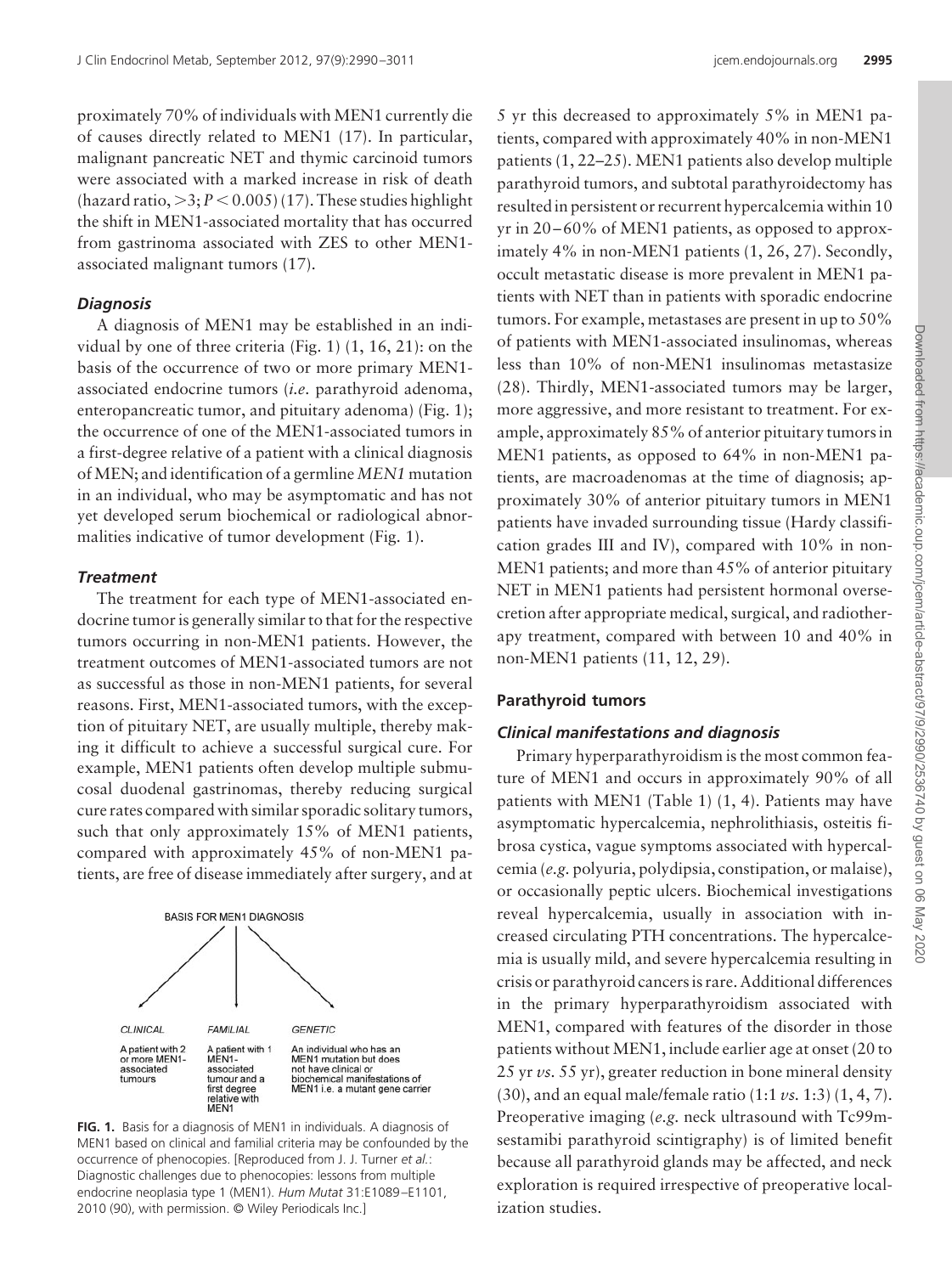# *Treatment*

Surgical removal of the abnormally overactive parathyroid glands in patients with MEN1 is the definitive treatment, but it is controversial whether to perform subtotal (3.5 glands) or total parathyroidectomy and whether surgery should be performed at an early or late stage of the disease. Open bilateral neck exploration is recommended, as opposed to minimally invasive parathyroidectomy, because all four parathyroid glands are usually affected with multiple adenomas or hyperplasia, although this histological distinction may be difficult; parathyroid carcinoma is rarely found in patients with MEN1, and to date only three patients with germline *MEN1* mutations have been reported to have parathyroid carcinoma (31, 32). Subtotal parathyroidectomy (*i.e.* removal of  $\leq$ 3.5 glands) has resulted in persistent or recurrent hypercalcemia within 10 to 12 yr after surgery in 40 to 60% of patients, and in hypocalcemia requiring long-term therapy with vitamin D or its active metabolite calcitriol in 10 to 30% of patients with MEN1 (26, 27, 33, 34). These recurrence rates are markedly higher than those observed after parathyroidectomy in patients who do not have MEN1, in whom recurrent hypercalcemia occurs in 4 to 16% and hypocalcemia in 1 to 8% of patients. For total parathyroidectomy with autotransplantation, both fresh and cryopreserved parathyroid tissue has been used. However, this procedure is dependent on the vitality of cryopreserved cells, which decreases with the time interval from cryopreservation to autotransplantation (35). An alternate approach is intraoperative monitoring of PTH by rapid assay during surgery to determine successful removal of hyperfunctioning parathyroid tissue and to help with the decision to implant parathyroid tissue in the forearm (35). The presence of functioning autotransplanted parathyroid tissue leads to recurrent hypercalcemia in more than 50% of patients with MEN1, and surgical removal of the transplanted grafts is not always successful. To improve the outcome of parathyroid autotransplantation, one study has reported that the use of less tissue (*e.g.* approximately 10 fresh parathyroid pieces  $1 \text{ mm}^3$  in size) helps to reduce both the recurrence of hypercalcemia and the hypoparathyroidism rates (35). Autotransplantation of parathyroid tissue to the forearm may be beneficial over subtotal parathyroidectomy because it avoids the necessity for vitamin D medication for the patient. If hypercalcemia recurs, the transplanted parathyroid tissue can be removed under local anesthesia, and reoperation of the neck under general anesthesia can be avoided (35). Subtotal parathyroidectomy is suggested as the initial treatment of primary hyperparathyroidism in MEN1, but total parathyroidectomy with autotransplantation may also be considered in some cases. Total parathyroidectomy may be reserved for those with extensive disease either at first or at repeat surgery. Persistent hypocalcemia is treated with oral calcitriol (1,25 dihydroxyvitamin D), although management of hypoparathyroidism can be challenging in some patients, even with the use of vitamin D and calcium replacement. One recommendation is that parathyroidectomy be reserved for symptomatic hypercalcemic patients with MEN1 and that asymptomatic hypercalcemic patients with MEN1 do not undergo parathyroid surgery but have regular assessment for symptom onset and complications, at which time subtotal parathyroidectomy with transcervical thymectomy should be undertaken (34, 36). However, the timing of surgery requires careful consideration, and factors such as surgical experience, availability of facilities for longterm regular serum calcium monitoring, accessibility of calcitriol (or vitamin D analogs), and patient preference should be taken into account. Calcimimetics (*e.g.* cinacalcet) that act via the calcium-sensing receptor have been used to treat primary hyperparathyroidism in some patients in whom surgery had either failed or was contraindicated (37).

# **Pancreatic islet cell tumors (NET)**

The incidence of pancreatic NET in patients with MEN1 varies from 30 to 80% in different series (1, 4, 8, 9, 38, 39). Many of these tumors (Table 1) secrete excessive amounts of hormone [for example, gastrin, insulin, or vasoactive intestinal polypeptide (VIP)] and are associated with distinct clinical syndromes, although some (for example, those secreting pancreatic polypeptide) may not be associated with clinical manifestations or may be nonsecretory (*i.e.* nonfunctioning). These pancreatic NET have an earlier age of onset in patients with MEN1 than in patients without MEN1 (1, 7, 40, 41). Given that MEN1 associated pancreatic NET are frequently multiple and their behavior uncertain, their accurate diagnosis and management presents significant challenges. For example, it cannot be assumed that tumor visualization on imaging studies correlates with the site of hormone excess in functioning tumor syndromes (*e.g.* gastrinoma, insulinoma).

# **Gastrinoma**

### *Clinical manifestations and diagnosis*

Gastrin-secreting tumors (gastrinomas) are associated with marked gastric acid production and recurrent peptic ulcerations, a combination also referred to as the ZES. Gastrinomas represent more than 50% of all neuroendocrine duodenopancreatic tumors in patients with MEN1 (Table 1), and approximately 20% of patients with gastrinomas will have MEN1  $(1, 23, 38, 42, 43)$ . Gastrinomas frequently appear as small  $(< 5$  mm in diameter), multiple nodular lesions arising deep in the mucosa. Gastrinomas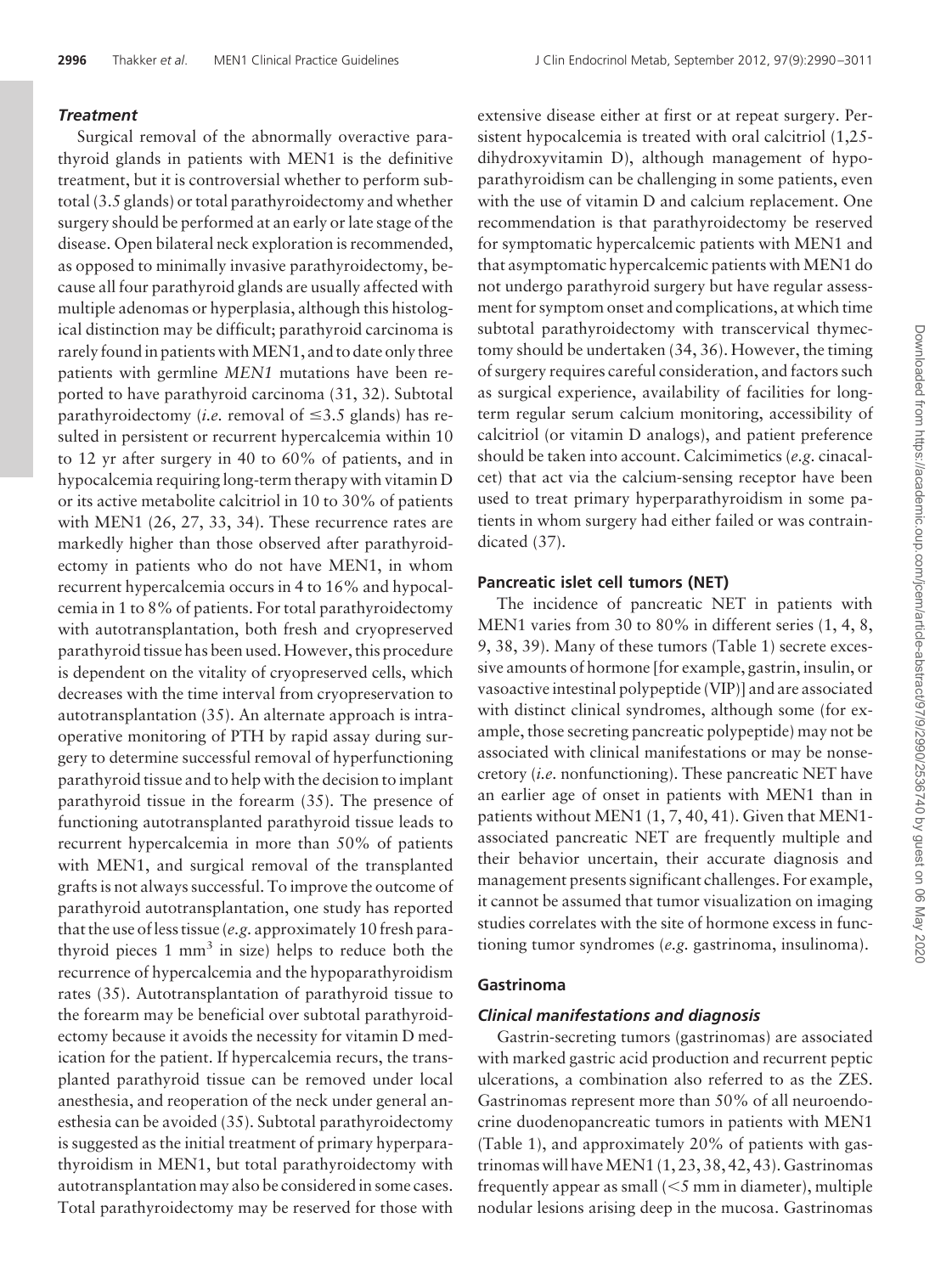usually will grow slowly but can frequently metastasize to the peripancreatic lymph nodes and rarely to the liver. Gastrinomas are rarely found in the pancreas, where they may be difficult to distinguish from concomitant nonfunctioning neuroendocrine pancreatic tumors, and in this eventuality selective arterial secretagogue injection test (SASI test) may help in localizing the gastrin-secreting tumor (23–25, 42). Gastrinomas occur more often in patients with MEN1 who are older than 30 yr, and recurrent severe multiple peptic ulcers, which may perforate, contribute to the high morbidity. Patients with ZES may also suffer from diarrhea and steatorrhea. The diagnosis is established by demonstration of an increased fasting serum gastrin concentration in association with increased basal gastric acid secretion (gastric pH, <2). Occasionally, iv provocative tests with either secretin (2 U/kg) or calcium infusion (4 mg  $Ca^{2+}/kg$  h for 3 h) are required to distinguish patients with ZES from other patients with hypergastrinemia, such as those with antral G-cell hyperplasia. However, in patients with MEN1, ZES does not appear to develop in the absence of primary hyperparathyroidism, and hypergastrinemia has also been reported to be associated with hypercalcemia (43). Thus, the diagnosis of ZES may be difficult in some patients with MEN1. Moreover, successful treatment of primary hyperparathyroidism with restoration of normocalcemia will significantly ameliorate clinical symptoms and biochemical abnormalities in as many as 20% of MEN1 patients with ZES. Ultrasonography, endoscopic ultrasonography, CT,MRI, selective abdominal angiography, or somatostatin-receptor scintigraphy are helpful in localizing the tumor (24, 44, 45). The combined use of intraarterial calcium injections with hepatic venous gastrin sampling has been shown to regionalize the gastrinomas (24, 44).

# *Treatment*

Medical treatment of patients with MEN1 and ZES is directed toward reducing basal acid output to less than 10 mmol/liter, and such reduced acid output may be achieved by parietal cell  $H^+$ -K<sup>+</sup>-adenosine triphosphatase inhibitors (*e.g.* omeprazole or lansoprazole), which have proved efficacious and have become the drugs of choice for gastrinomas (1). Some patients may also require additional treatment with the histamine  $H_2$  receptor antagonists, cimetidine or ranitidine. The role of surgery in treating patients with MEN1-associated gastrinomas is controversial (23, 24, 42, 46). The goal of surgery should be to reduce the risk of distant metastatic disease and improve survival, and the prognosis of MEN1 patients with gastrinoma has been reported to be associated with tumor size and the presence of hepatic metastases (47). Thus, the risk of hepatic metastases has been reported to increase with tumor

size, such that 25–40% of patients with pancreatic NET larger than 4 cm develop hepatic metastases, and 50 –70% of MEN1 patients with tumors 2–3 cm in size have lymph node metastases (22, 47). Survival in patients with MEN1 with gastrinomas less than 2.5 cm in size has been reported to be 100% at 15 yr, and 52% at 15 yr if metastatic disease is present although the presence of lymph node metastases does not appear to adversely affect survival (22, 47–49). The ideal treatment for a nonmetastatic gastrinoma situated within the pancreas is surgical excision, and we recommend surgery for pancreatic gastrinomas because the disease-related survival in patients with tumors that are more than 2 cm has been reported to be improved after surgery (23). However, in most patients with MEN1, gastrinomas are multiple and occur within the duodenum, and some reports indicate that surgical cure may be difficult. For example, the results of one study revealed that only 16% of patients with MEN1 were free of disease immediately after surgery, and at 5 yr, this number had decreased to 6%; the respective outcomes in patients without MEN1 were better, at 45 and 40% (22). However, other recent studies have reported that up to 77% of hypergastrinemic MEN1 patients were eugastrinemic, with a negative secretin provocation test at 6-month follow-up after duodenectomy, pancreatoduodenectomy, or total pancreatectomy (24, 25). Further studies are required to identify whether such surgery achieves long-term remission and an improvement in survival (24). Although Whipple pancreaticoduodenectomy has been reported to achieve a greater than 65% cure rate, it is associated with a higher operative mortality and long-term complications, which include weight loss, diabetes mellitus, and malabsorption. Most centers, therefore, do not offer Whipple resection for the majority of MEN1 patients, particularly because the lesser operations (or no surgery) are associated with excellent survival, *e.g.* 52 and 100% at 15 yr in patients with and without metastases, respectively (47, 49). Indeed, most centers undertake a nonsurgical management for gastrinomas in MEN1 unless pancreatic gastrinomas more than 2 cm in size are identified, in which case surgery is recommended. However, surgical resection of duodenal MEN1-associated gastrinomas based on appropriate preoperative and intraoperative (*e.g.* transillumination of the duodenum) imaging and regionalization may be considered in specialized centers. Due to increased morbidity and potential mortality after extensive resections, we recommend that the surgical procedure be individualized according to preoperative findings, patient history (*e.g.* preexisting insulin-dependent diabetes), and patient preference. Treatment of disseminated gastrinomas is difficult, and chemotherapy with streptozotocin and 5-fluorouracil; hormonal therapy with somatosta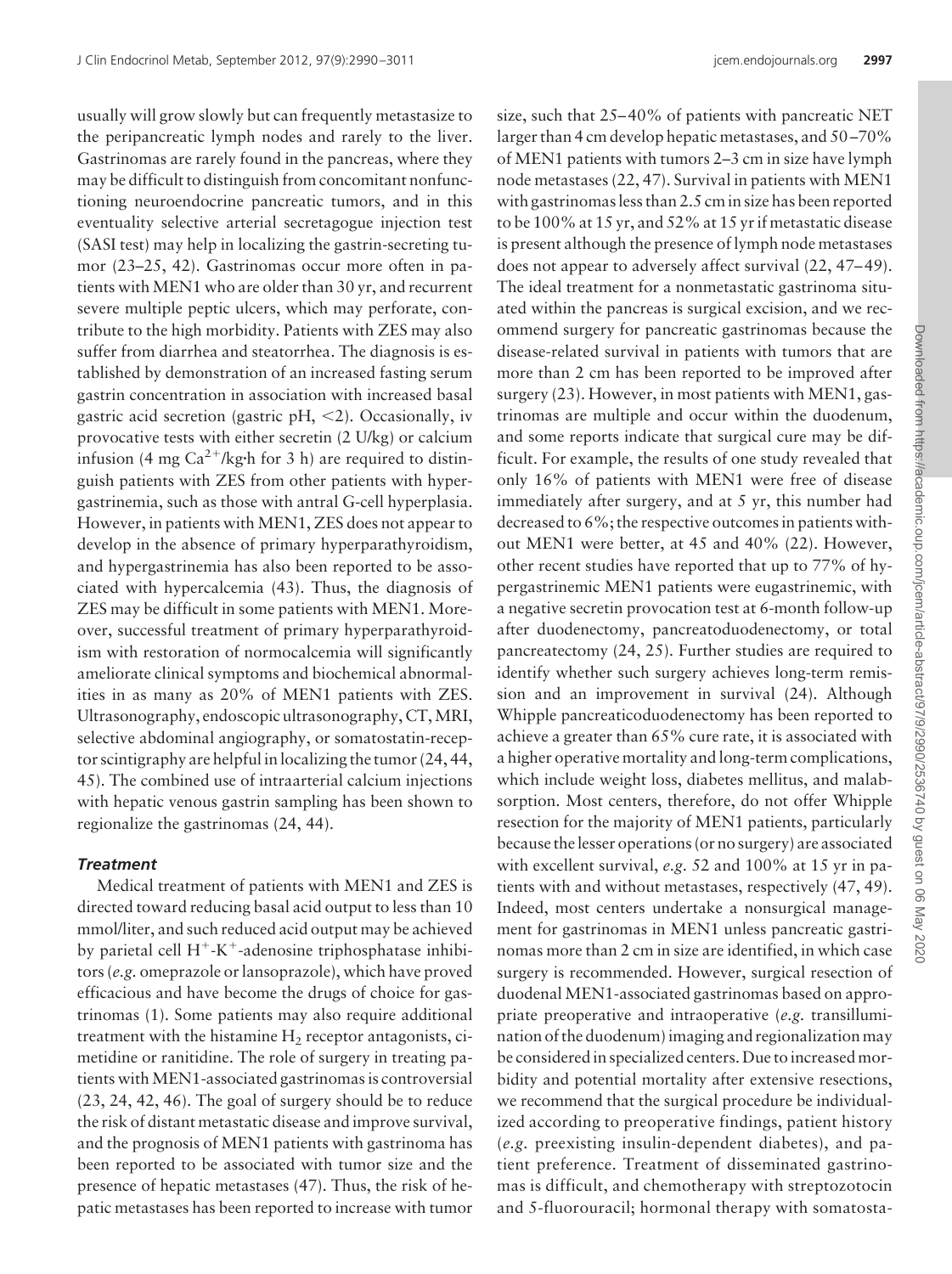tin analogs, octreotide or lanreotide; hepatic artery embolization; administration of human leukocyte interferon; and removal of all resectable tumor have been occasionally successful (4).

# **Insulinoma**

# *Clinical manifestations and diagnosis*

Insulinomas,  $\beta$ -islet cell tumors that secrete insulin, represent 10 to 30% of all pancreatic tumors in patients with MEN1 (Table 1). Insulinomas are usually a single lesion more than 5 mm in diameter, but they can be associated with other neuroendocrine pancreatic tumors at the time of diagnosis in 10% of patients with MEN1, and the two tumors may arise at different times. Insulinomas occur more often in patients with MEN1 who are younger than 40 yr, and many of them arise in individuals younger than 20 yr, whereas in patients without MEN1, insulinomas generally occur in those older than 40 yr (1, 4, 7, 50, 51). Insulinomas may be the first manifestation of MEN1 in 10% of patients, and approximately 4% of patients with insulinomas will have MEN1 (1, 4). Patients with an insulinoma present with hypoglycemic symptoms that develop after a fast or exertion and improve after glucose intake. The most reliable test is a supervised 72-h fast, during which increased plasma insulin concentration in association with hypoglycemia is demonstrated. Elevated circulating C-peptide and proinsulin concentrations may establish the diagnosis (1, 4). It also is important to exclude the presence of oral hypoglycemic agents (*e.g.* sulfonylureas) in plasma and urine samples obtained during hypoglycemia evaluation. Preoperative localization with endoscopic ultrasonography, MRI, CT scanning, or celiac axis angiography, selective intraarterial stimulation with hepatic venous sampling, and intraoperative direct pancreatic ultrasonography is likely to improve the success rate of surgery  $(1, 4, 45)$ .

# *Treatment*

Medical treatment, which consists of frequent carbohydrate meals and diazoxide or octreotide, is not always successful, and surgery is the optimal treatment  $(1, 4)$ . Surgical treatment, which ranges from enucleation of a single tumor to distal pancreatectomy or partial pancreatectomy, or excision of all the macroscopic pancreatic tumors with enucleation of nodules in the remaining pancreas has been curative in many patients. In addition, monitoring the insulin/glucose ratio during surgery has been reported to be of value in assessing successful removal of the insulinoma (52). Chemotherapy consisting of streptozotocin, 5-flurouracil, and doxorubicin or hepatic artery embolization has been used for metastatic disease (1, 4).

#### **Glucagonoma**

# *Clinical manifestations and diagnosis*

Glucagonomas, glucagon-secreting pancreatic tumors, occur in fewer than 3% of patients with MEN1, although some nonfunctioning pancreatic NET may immunostain for glucagon (Table 1) (1, 4, 39, 52). The characteristic clinical manifestations of a skin rash (necrolytic migratory erythema), weight loss, anemia, and stomatitis may be absent, and the presence of the tumor may have been detected in an asymptomatic patient with MEN1 undergoing pancreatic imaging or detected by glucose intolerance and hyperglucagonemia.

#### *Treatment*

The tail of the pancreas is the most frequent site for glucagonomas, and surgical removal is the treatment of choice. However, treatment may be difficult because approximately 50 to 80% of patients have metastases at the time of diagnosis (28). Medical treatment with somatostatin analogs (*e.g.* octreotide or lanreotide), or chemotherapy with streptozotocin, and 5-fluorouracil, or dimethyltriazeno-imidazole carboxamide has been successful in some patients, and hepatic artery embolization has been used to treat metastatic disease (1, 4).

# **VIP-secreting tumors (VIPomas)**

# *Clinical manifestations and diagnosis*

VIPomas have been reported in only a few patients with MEN1 (Table 1) who develop watery diarrhea, hypokalemia, and achlorhydria (WDHA). This clinical syndrome has been referred to as the Verner-Morrison syndrome, the WDHA syndrome, or the VIPoma syndrome (28). The diagnosis is established by excluding laxative and diuretic abuse, by confirming a stool volume in excess of 0.5 to 1.0 liters/d during a fast, and by documenting a markedly increased plasma VIP concentration.

# *Treatment*

Surgical management of VIPomas, which are mostly located in the tail of the pancreas, has been curative (1, 4). However, in patients with unresectable tumor, treatment with somatostatin analogs such as octreotide and lanreotide, streptozotocin with 5-fluorouracil, corticosteroids, indomethacin, metoclopramide, and lithium carbonate has proved beneficial, and hepatic artery embolization has been useful for the treatment of metastases (1, 4).

#### **Nonfunctioning pancreatic NET**

# *Clinical manifestations and diagnosis*

Nonfunctioning pancreatic tumors are not associated with a clinical syndrome. These include those associated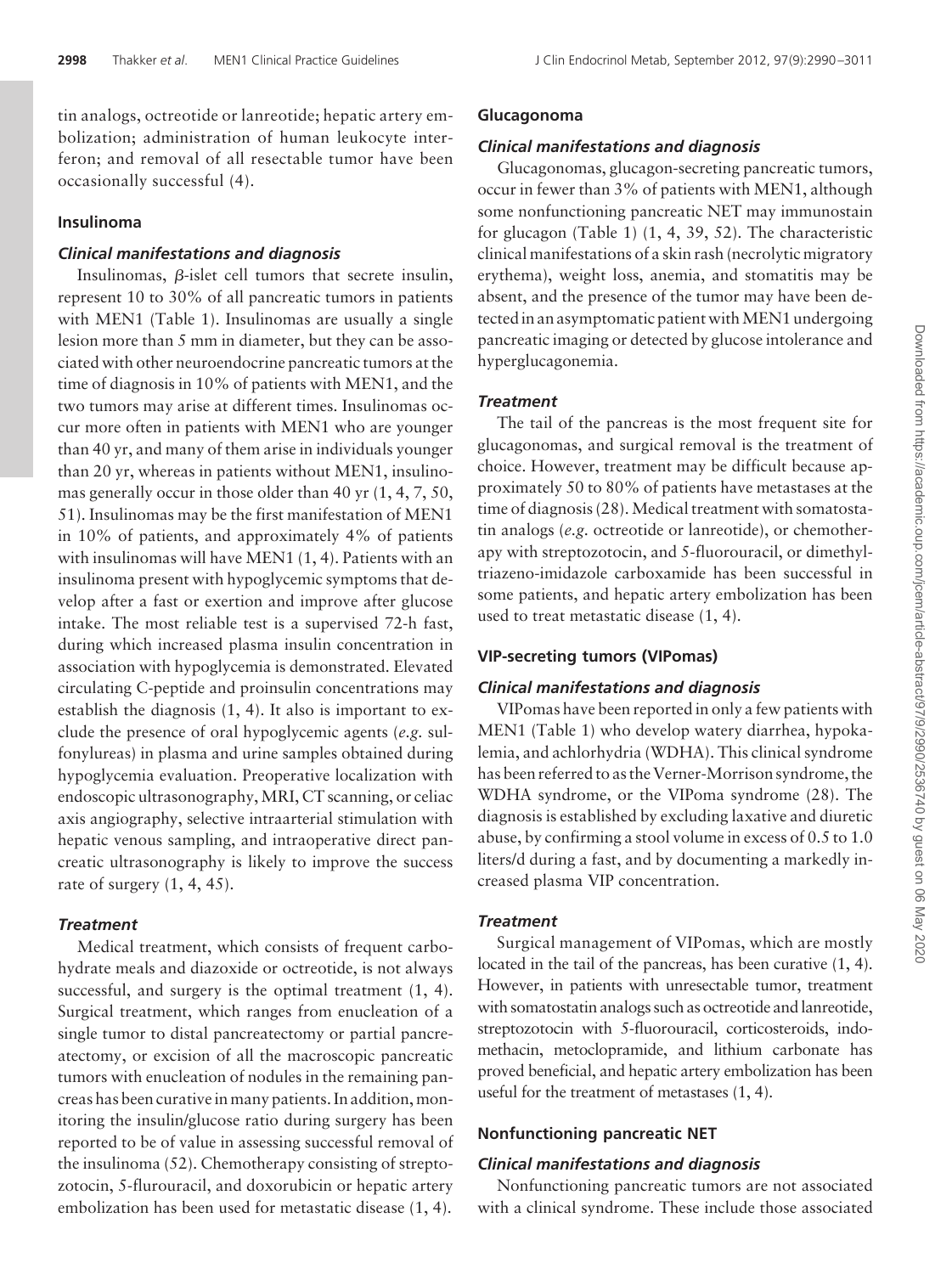with minor elevation of pancreatic hormones (*e.g.* pancreatic polypeptide, glucagon) but no clinical features. Nonfunctioning pancreatic NET may represent a heterogeneous group with different distinct subtypes, although currently they are classified as a single group. The increasing sensitivity of radiological screening methods has resulted in an increased identification of nonfunctioning pancreatic NET (40, 45). For example, an endoscopic ultrasound study identified nonfunctioning pancreatic NET in approximately 55% of patients with MEN1 (Table 1) (8). Such nonfunctioning pancreatic NET have been reported to occurin asymptomatic patients who areless than 15 yr of age (40).

Identification of nonfunctioning pancreatic NET is of particular clinical importance for the following reasons. First, malignant pancreatic NET are now reported to be the commonest cause of death in individuals with MEN1 (17–19, 41). Second, nonfunctioning tumors are increasingly recognized, with recent studies indicating that these tumors are the most common enteropancreatic NET associated with MEN1 and, furthermore, are associated with a worse prognosis than other functioning tumors including insulinoma and gastrinoma (8, 41). Finally, the absence of both a clinical syndrome and specific biochemical abnormalities may result in delayed diagnosis of nonfunctioning pancreatic NET in the absence of radiological assessment. Thus, radiological screening for enteropancreatic NET in MEN1 should begin by the age of 10 yr (Table 2). The optimum screening method and its timing interval remain to be established (8, 53). For example, comparison of imaging modalities for detection of pancreatic NET has demonstrated that endoscopic ultrasound is likely to represent the most sensitive method of detecting small pancreatic tumors, whereas somatostatin receptor scintigraphy is the most reliable method for detect-

ing metastatic disease (8, 53). However, the ability to undertake regular endoscopic ultrasound for screening will depend on the availability of local resources. Furthermore, the clinical significance of small pancreatic tumors (*e.g.* -1 cm) in asymptomatic individuals is yet to be fully evaluated.

### *Treatment*

Management of asymptomatic nonfunctioning pancreatic NET is controversial. The goal of treatment is to reduce morbidity and mortality associated with metastatic disease, while preserving pancreatic tissue and avoiding complications associated with surgery. Recommendations to date have been based on tumor size after the observation of an increased rate of metastases in those patients with larger tumors (40, 41, 54, 55). For example, one study reported the presence of synchronous metastases in 43% of patients with nonfunctioning NET of more than 3 cm, 18% of patients with NET 2.1–3.0 cm, and only 4% of patients with tumors of less than 1 cm (41). However, other studies have not confirmed this association (56, 57), and a consensus for the indications for surgery has not been established. Pancreatoduodenal surgery may be successful in tumor excision in 80% of patients, but some patients develop complications that include diabetes mellitus, frequent steatorrhea, early and late dumping syndromes, and other gastrointestinal symptoms (39, 46). We suggest considering surgical resection for nonfunctioning pancreatic NET that are more than 1 cm in size, although other centers recommend surgery only if the tumor is more than 2 cm (54); for tumors less than 1 cm in size, we suggest surgical resection for those that have significant growth, such as a doubling of tumor size, over a 3- to 6-month interval and exceed 1 cm in size. However, in view of the potential morbidity of surgery, this ap-

| <b>TABLE 2.</b> Suggested biochemical and radiological screening in individuals at high risk of developing MEN1 |                      |                                                                                                         |                                                 |  |  |
|-----------------------------------------------------------------------------------------------------------------|----------------------|---------------------------------------------------------------------------------------------------------|-------------------------------------------------|--|--|
| <b>Tumor</b>                                                                                                    | Age to<br>begin (yr) | Biochemical test (plasma or<br>serum) annually                                                          | Imaging test (time interval)                    |  |  |
| Parathyroid                                                                                                     | 8                    | Calcium, PTH                                                                                            | None                                            |  |  |
| Pancreatic NET                                                                                                  |                      |                                                                                                         |                                                 |  |  |
| Gastrinoma                                                                                                      | 20                   | Gastrin $(\pm$ gastric pH)                                                                              | None                                            |  |  |
| Insulinoma                                                                                                      | 5                    | Fasting glucose, insulin                                                                                | <b>None</b>                                     |  |  |
| Other pancreatic NET                                                                                            | $<$ 10               | Chromogranin-A; pancreatic polypeptide,<br>glucagon, VIP                                                | MRI, CT, or EUS (annually)                      |  |  |
| Anterior pituitary                                                                                              | 5                    | Prolactin, IGF-I                                                                                        | MRI (every 3 yr)                                |  |  |
| Adrenal                                                                                                         | $<$ 10               | None unless symptoms or signs of functioning<br>tumor and/or tumor $>1$ cm are identified<br>on imaging | MRI or CT (annually with pancreatic<br>imaging) |  |  |
| Thymic and bronchial carcinoid                                                                                  | 15                   | None                                                                                                    | CT or MRI (every 1-2 yr)                        |  |  |

EUS, Endoscopic ultrasound. [Adapted from P. J. Newey and R. V. Thakker: Role of multiple endocrine neoplasia type 1 mutational analysis in clinical practice. *Endocr Pract* 17(Suppl 3):8 –17, 2011 (21), with permission. © American Association of Clinical Endocrinologists. And from R. V. Thakker: Multiple endocrine neoplasia type 1 (MEN1). *Translational Endocrinology and Metabolism*, Vol 2. (edited by R. P. Robertson and R. V. Thakker), The Endocrine Society, Chevy Chase, MD, 2011, pp 13-44 (5), with permission.]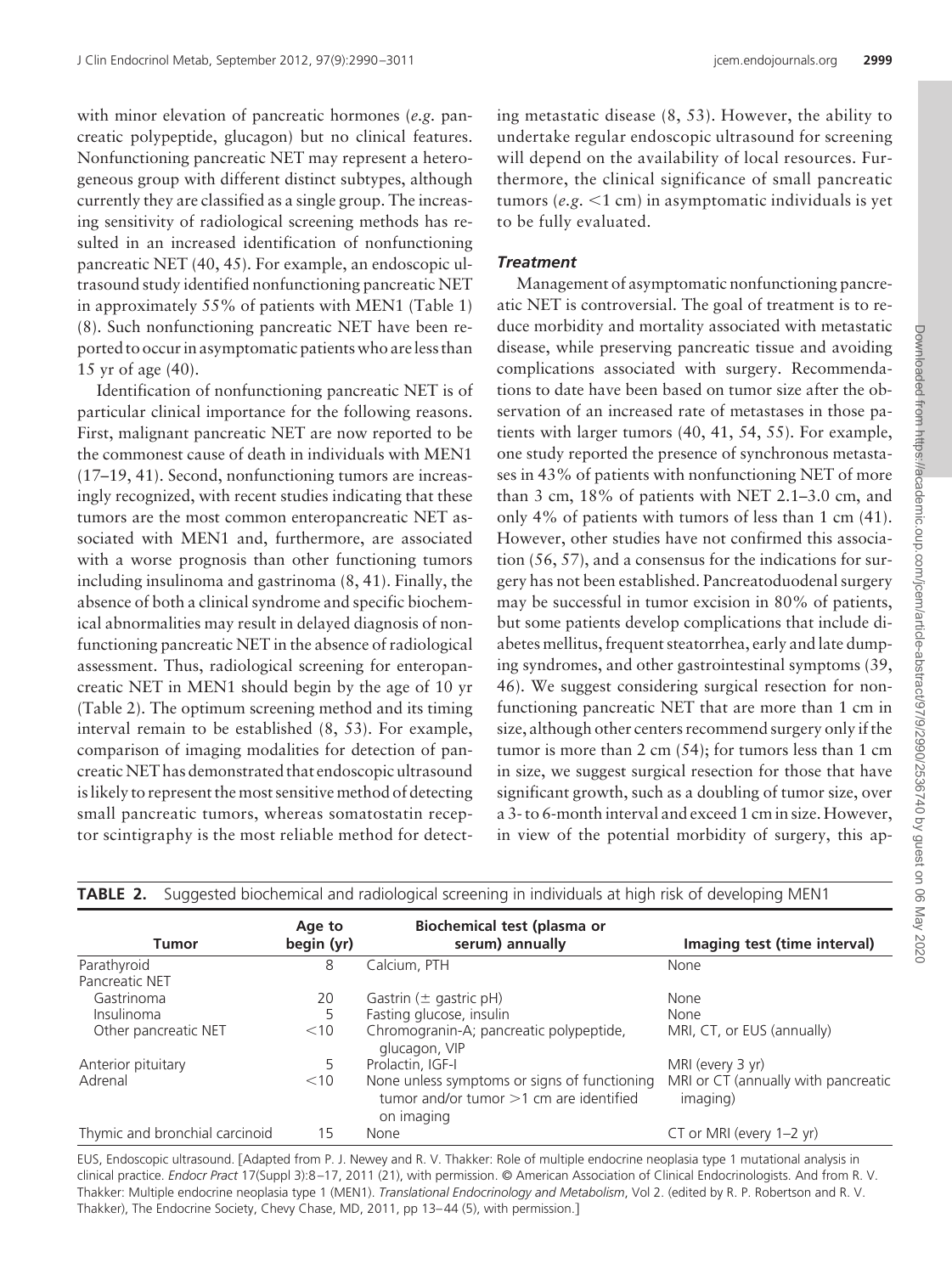proach requires an informed patient choice. In addition, when considering these recommendations, it is important to consider that occult metastatic disease (*i.e.* tumors not detected by imaging investigations) may be present in a substantial proportion of these patients at the time of initial presentation, and that after surgery further tumors are likely to recur in remnant pancreatic tissue (39, 58).

Inhibitors of tyrosine kinase receptors (TKR) and of the mammalian target of rapamycin (mTOR) signaling pathway have been reported to be effective in treating pancreatic NET (59, 60). Pancreatic NET may express TKR, vascular endothelial growth factor receptor, and plateletderived growth factor receptors; some tumors may exhibit IGF-mediated autocrine activation of the mTOR signaling pathway, a serine-threonine kinase that stimulates cell growth proliferation and angiogenesis. Treatment of patients with advanced, well-differentiated pancreatic NET with sunitinib malate, which inhibits TKR, led to increased overall survival and a doubling in progression-free survival when compared with patients receiving placebo  $(11.4 \text{ vs. } 5.5 \text{ months}; P < 0.001)$ . Treatment of patients with advanced, low-grade or intermediate-grade pancreatic NET with everolimus, an mTOR inhibitor, also led to a doubling of median progression-free survival when compared with patients receiving placebo (11.0 *vs.* 4.6 months;  $P < 0.001$ ) (59). These two studies mainly included non-MEN1 patients; for example, in the sunitinib study, which comprised 171 patients, there were only two MEN1 patients, and none were in the treatment arm (60); in the everolimus study, which had 410 patients, details of MEN1 status were not provided. Nevertheless, these two studies represent major advances in treatment of malignant pancreatic NET in non-MEN1 patients, and it seems highly plausible that these results can be extrapolated to MEN1 patients harboring pancreatic NET.

### **Other pancreatic NET**

NET secreting GHRH, or GHRHomas, have been reported in some patients with MEN1, and approximately 33% of patients with GHRHomas will have other MEN1related tumors (4, 61). GHRHomas may be diagnosed by finding elevated circulating concentrations of GH and GHRH. More than 50% of GHRHomas arise in the lung, 30% arise in the pancreas, and 10% are found in the small intestine. Surgical removal is the treatment of choice for these tumors. Somatostatinomas, which secrete somatostatin that inhibits GH secretion, result in hyperglycemia, cholelithiasis, low acid output, steatorrhea, diarrhea, abdominal pain, anemia, and weight loss, also referred to as the somatostatinoma syndrome. Although 7% of pancreatic NET in patients with MEN1 secrete somatostatin, the somatostatinoma syndrome does not appear to have been reported in a patient with MEN1 (4, 17).

# **Pituitary tumors**

#### *Clinical manifestations and diagnosis*

The incidence of pituitary tumors in patients with MEN1 varies from 15 to 50% in different series (Table 1) (11, 12, 50, 62, 63). These occur as early as 5 yr of age or as late as the ninth decade, and the mean  $\pm$  sp age of onset has been reported to be  $38.0 \pm 15.3$  yr (12, 64). MEN1 pituitary adenomas have been reported to occur more frequently in women than men, and significantly more of these were macroadenomas, *i.e.* diameter greater than 1 cm (MEN1  $vs.$  non-MEN1 macroadenomas =  $85 vs.$ 42%;  $P < 0.001$ ) (12). Moreover, about one third of these pituitary tumors showed at histology invasive features such as infiltration of tumor cells through surrounding normal juxtatumoral pituitary tissue. However, no specific histological parameters were reported to differentiate between MEN1 and non-MEN1 pituitary tumors (11). Despite the apparent larger size, more aggressive behavior and reduced response to therapy, no increased prevalence of pituitary carcinoma is observed in MEN1 (63). Approximately 60% of MEN1-associated pituitary tumors secrete prolactin, fewer than 25% secrete GH, 5% secrete ACTH, and the remainder appear to be nonfunctioning, with some secreting glycoprotein subunits (Table 1) (11, 62, 63), although the occurrence of nonfunctioning adenomas has been reported to be higher at approximately 25% in a large kindred from Tasmania (65). However, pituitary tumors derived fromMEN1 patients may exhibit immunoreactivity to several hormones, and in particular there is a higher occurrence of somatolactotrophinomas (11). Indeed, plurihormonal expression is more frequently observed in MEN1-associated pituitary tumors compared with non-MEN1 pituitary tumors (11, 12). Pituitary tumors, which are usually prolactinomas, may be the first manifestation of MEN1 in approximately 15% of patients, and somatotrophinomas occur more often in patients older than 40 yr (4, 12, 50), although there does not appear to be any clear genotype-phenotype correlation (11). Fewer than 3% of patients with anterior pituitary tumors will have MEN1 (63, 66). Clinical manifestations of these tumors in patients with MEN1 are similar to those in patients with sporadic pituitary tumors without MEN1 and depend on the hormone secreted and the size of the pituitary tumor. Thus, patients may have symptoms of hyperprolactinemia (*e.g.* amenorrhea, infertility, and galactorrhea in women, and impotence and infertility in men) or have acromegaly or Cushing's disease. In addition, enlarging pituitary tumors may compress adjacent structures such as the optic chiasm or normal pituitary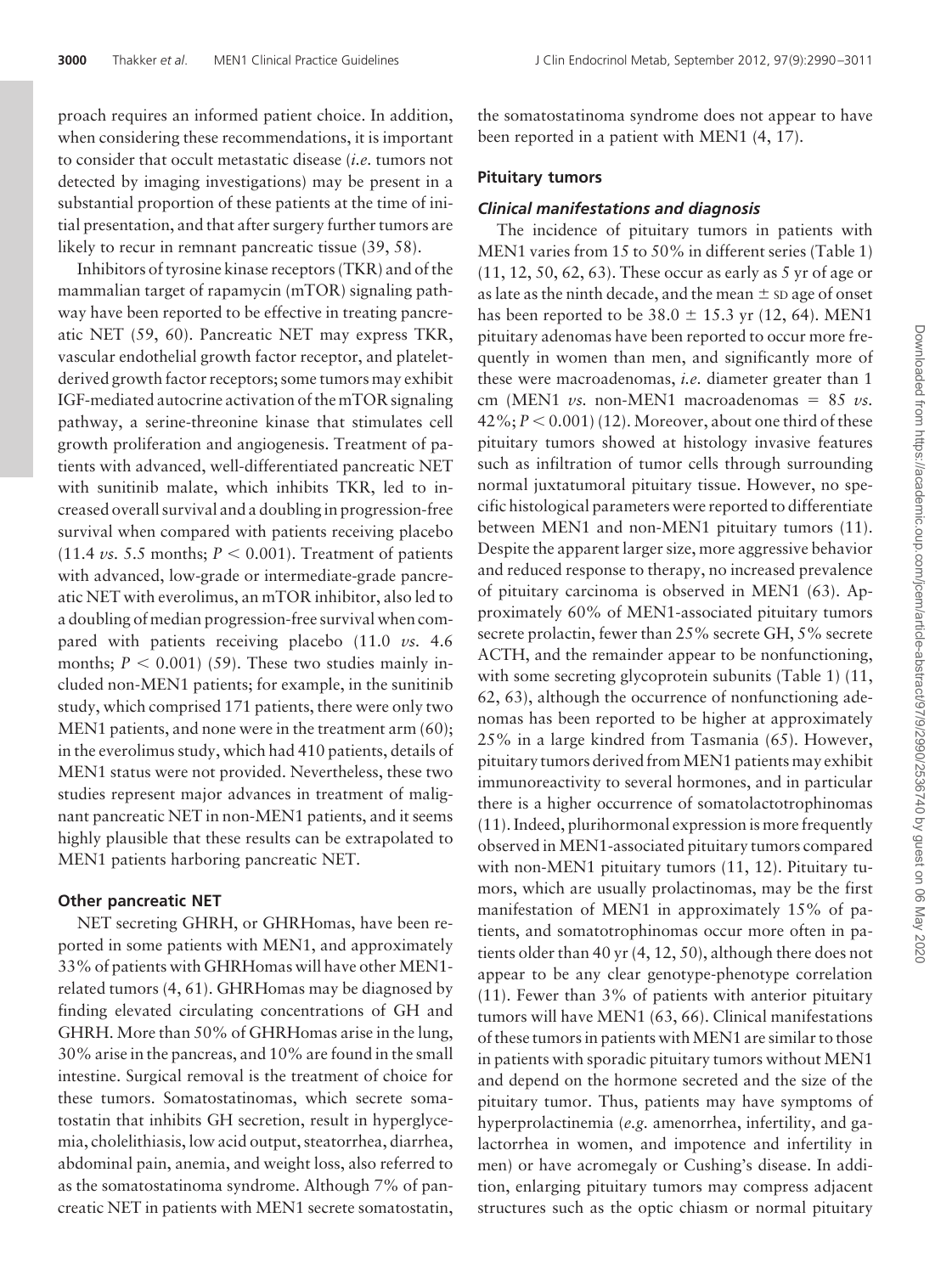tissue and may cause visual disturbances, and/or hypopituitarism. In a *MEN1* mutation carrier, who would be considered to be at high risk of developing tumors, periodic biochemical monitoring should include measurement of serum prolactin and IGF-I levels, as well as MRI (45) of the pituitary (Table 2). In patients with abnormal results, hypothalamic-pituitary testing should characterize further the nature of the pituitary lesion and its effects on the secretion of other pituitary hormones.

# *Treatment*

Treatment of pituitary tumors in patients with MEN1 has consisted of the use of therapies similar to those in patients without MEN1 and consists of appropriate medical therapy (*e.g.* bromocriptine or cabergoline for prolactinoma; or octreotide or lanreotide for somatotrophinoma) or selective transsphenoidal adenomectomy if feasible, with radiotherapy reserved for residual unresectable tumor tissue. However, pituitary tumors in MEN1 patients have been reported to be more aggressive and less responsive to medical or surgical treatments (11, 12, 63, 65). Thus, treatment in MEN1 patients with hormonally secreting pituitary adenomas was significantly less effective in restoring the hypersecretion of hormones to normal (MEN1 *vs.* non-MEN1 patients =  $42 \nu s$ . 90%;  $P < 0.001$ ) (12). Furthermore, a separate analysis of the 85 prolactinomas in MEN1 patients revealed that treatment was successful in normalizing plasma prolactin concentrations in only 37 (44%) patients. Thus, although few studies have specifically focused on the treatment of MEN1-associated pituitary tumors, it is likely that surgery will be required more frequently in the treatment of MEN1-associated than in non-MEN1 pituitary adenomas. The outcomes of treatment of other types of pituitary tumor have not been separately reported in sufficient numbers to compare reliably with the equivalent sporadic cases.

# **Associated tumors**

Patients with MEN1 may have tumors involving tissues other than the parathyroid glands, pancreas, and pituitary. Thus, carcinoid, adrenal cortical tumors, facial angiofibromas, collagenomas, thyroid tumors, lipomatous tumors, and meningiomas have been described in association with MEN1 (Table 1).

# **Carcinoid tumors**

# *Clinical manifestations and diagnosis*

Carcinoid tumors occur in more than 3% of patients with MEN1 (Table 1). The carcinoid tumor may be located in the bronchi, gastrointestinal tract, pancreas, or thymus. Bronchial carcinoids in patients with MEN1 occur predominantly in women (male/female ratio, 1:4). In

contrast, thymic carcinoids in European patients with MEN1 occur predominantly in men (male/female ratio, 20:1), with cigarette smokers having a higher risk for these tumors  $(4, 67-69)$ ; whereas in Japanese MEN1 patients, thymic carcinoids have a less-marked gender difference (male/female ratio, 2:1) (13). The course of thymic carcinoids in MEN1 appears to be particularly aggressive. The presence of thymic tumors is reported to be associated with a significantly increased risk of death in patients with MEN1 (hazard ratio, 4.29), which contrasts with the situation with bronchial carcinoids where an increased risk of death has not been reported (17). The median survival after the diagnosis of a thymic tumor is reported to be approximately 9.5 yr, with 70% of patients dying as a direct result of the tumor (69). At the time of diagnosis, most patients are asymptomatic and do not have clinical features of the carcinoid syndrome. Importantly, no hormonal or biochemical abnormality (*e.g.* plasma chromogranin A) is consistently observed in individuals with thymic or bronchial carcinoid tumors. Thus, screening for these tumors is dependent on radiological imaging (70). The optimum method for screening has not been established. CT and MRI are reported to be sensitive at detecting thymic and bronchial tumors, although with CT scanning there is concern over the exposure to repeated doses of ionizing radiation (69, 70). Octreotide scintigraphy may also reveal some thymic and bronchial carcinoids, although at present there is insufficient evidence to recommend its routine use (69). Currently we suggest CT or MRI imaging every 1–2 yr for the early detection of thymic and bronchial masses (Table 2) (17, 70, 71). Gastric carcinoids, of which the type II gastric enterochromaffin-like (ECL) cell carcinoids (ECLomas) are associated with MEN1 and ZES, may be detected incidentally at the time of gastric endoscopy for dyspeptic symptoms in MEN1 patients. These tumors, which may be found in over 70% of MEN1 patients, are usually multiple and smaller than 1.5 cm  $(72)$ .

### *Treatment*

Surgical removal of carcinoids, if resectable, is the treatment of choice. It is noteworthy that thymic carcinoids have been reported to occur in patients who have undergone prophylactic transcervical thymectomy, suggesting that after such a procedure, surveillance imaging is still required (69). For unresectable tumors and those with metastatic disease, treatment with radiotherapy or chemotherapeutic agents (*e.g.* cisplatin, etoposide) may be used (73). In addition, somatostatin analogs, such as octreotide or lanreotide, have resulted in improvements in symptoms and regression of some tumors (74). Little is known about the malignant potential of gastric type II ECLomas, but treatment with somatostatin analogs, such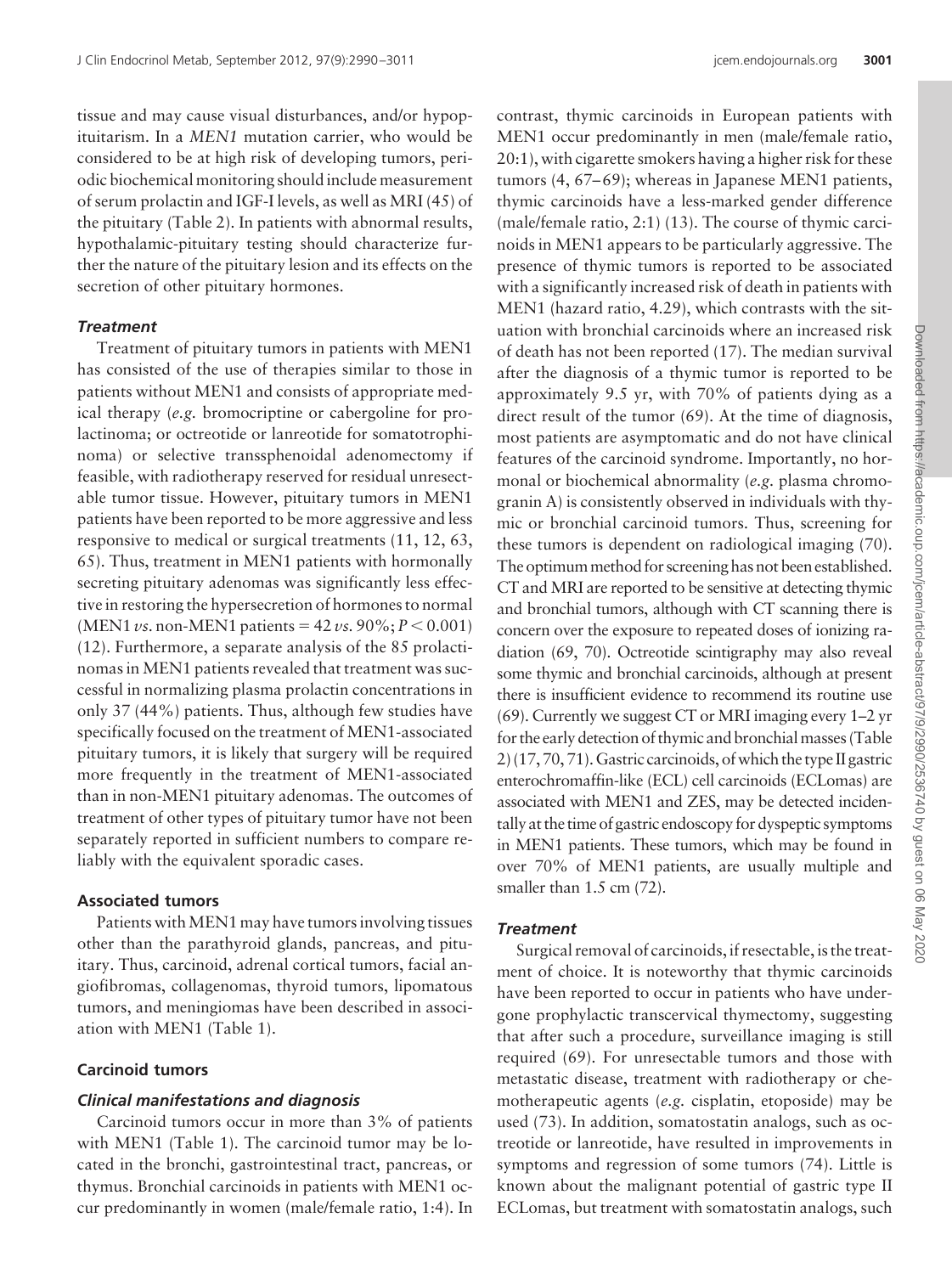as octreotide or lanreotide, has resulted in regression of these ECLomas (72, 74, 75).

#### **Adrenocortical tumors**

#### *Clinical manifestations and diagnosis*

The incidence of asymptomatic adrenocortical tumors in patients with MEN1 is reported to be 20 –73%, depending on the radiological screening methods employed (Table 1)  $(45, 76-78)$ . Most of these tumors, which include cortical adenomas, hyperplasia, multiple adenomas, nodular hyperplasia, cysts, or carcinomas, are nonfunctioning (76). Indeed, less than 10% of patients with enlarged adrenal glands have hormonal hypersecretion, and among these, primary hyperaldosteronism and ACTH-independent Cushing's syndrome are the most commonly encountered (76). Occasionally, hyperandrogenemia may occur in association with adrenocortical carcinoma, and the occurrence of pheochromocytoma in association with MEN1 is rare. Biochemical investigation (*e.g.* plasma renin and aldosterone concentrations, low-dose dexamethasone suppression test, urinary catecholamines and/or metanephrines) should be undertaken for those with symptoms or signs suggestive of functioning adrenal tumors, or for those with tumors larger than 1 cm. The incidence of adrenocortical carcinoma is reported to be approximately 1% in MEN1 patients but increases to approximately 13% in MEN1 patients with adrenal tumors larger than 1 cm (76). Thus, it is important that MEN1 patients with adrenal tumors are offered an annual imaging screen (Table 2) (76 –78), and tumors that display atypical radiological characteristics (*e.g.* increased Hounsfield unit on unenhanced CT scan), significant growth, or are larger than 4 cm are considered for surgical removal.

#### *Treatment*

Consensus has not been reached about the management of MEN1-associated nonfunctioning tumors because the majority of nonfunctioning adrenal tumors are benign. However, the risk of malignancy is increased if the tumor has a diameter greater than 4 cm, although adrenocortical carcinomas have been identified in tumors of less than 4 cm in patients with MEN1. We therefore suggest surgery for adrenal tumors that: are more than 4 cm in diameter; have atypical or suspicious radiological features and are 1–4 cmin diameter; or show significant measurable growth over a 6-month interval (76 –78). The treatment of functioning (*i.e.* secreting) adrenal tumors in MEN1 patients is similar to that for tumors occurring in non-MEN1 patients.

# **Meningioma**

Central nervous system tumors including ependymomas, schwannomas, and meningiomas have been reported

in MEN1 patients (Table 1) (14). Meningiomas were found in less than 10% of MEN1 patients (Table 1) who had other clinical manifestations of MEN1 (*e.g.* primary hyperparathyroidism) for more than 15 yr. The majority of meningiomas were not associated with symptoms, and 60% did not enlarge (14). The treatment of MEN1-associated meningiomas is similar to that occurring in non-MEN1 patients.

# **Cutaneous manifestations of MEN1**

#### *Lipomas*

Subcutaneous lipomas may occur in more than 33% of patients with MEN1 (Table 1) and are frequently multiple. In addition, visceral, pleural, or retroperitoneal lipomas may occur in patients with MEN1 (1). Management is conservative. However, when surgically removed for cosmetic reasons, they typically do not recur.

#### **Facial angiofibromas and collagenomas**

Studies of patients with MEN1 have revealed that the occurrence of multiple facial angiofibromas may range from 22 to 88%, and occurrence of collagenomas may range from 0 to 72% (Table 1) (4, 79). These cutaneous findings, which occur with a higher frequency in patients with MEN1, may provide a useful means for possible presymptomatic diagnosis of MEN1 in the relatives of a patient with MEN1. Treatment for these cutaneous lesions is usually not required.

### **Thyroid tumors**

Thyroid tumors comprising adenomas, colloid goiters, and carcinomas have been reported to occur in more than 25% of patients with MEN1. However, the prevalence of thyroid disorders in the general population is high, and it has been suggested that the association of thyroid abnormalities in patients with MEN1 may be incidental and not significant. The treatment of thyroid tumors in MEN1 patients is similar to that for non-MEN1 patients.

#### **Genetic testing and screening in MEN1**

# **MEN1** *gene*

The *MEN1* gene is located on chromosome 11q13 and consists of 10 exons, which encode a 610-amino acid protein, menin (80, 81), that regulates transcription, genome stability, cell division, and proliferation (4, 16). However, the precise role of menin in tumorigenesis as well as new therapeutic targets, remains to be established. Inheritance of a germline *MEN1* mutation predisposes an individual to developing a tumor that arises after a somatic mutation, which may be a point mutation or more commonly a deletion, leading to loss of heterozygosity (LOH) in the tumor DNA, consistent with the Knudson two-hit hypothesis and a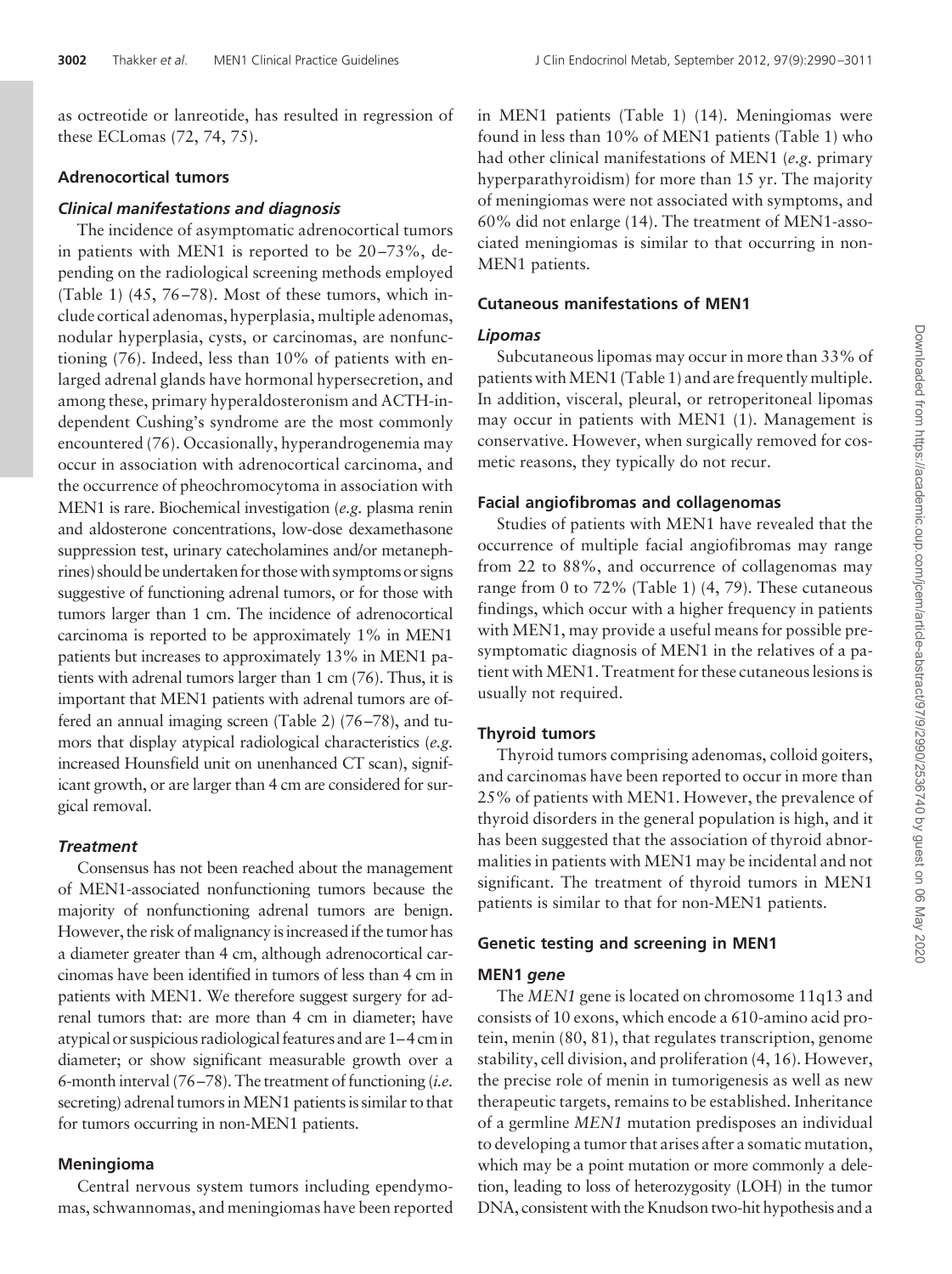tumor suppressor role formenin (4, 16). Thus, the nontumor cells (*e.g.* leukocytes) of a patient will be heterozygous in having both the wild-type (normal) and mutant alleles of the *MEN1* gene, whereas tumor cells, which display LOH in more than 90% of cases, will have only the mutant *MEN1* allele. In the less than 10% of MEN1-associated tumors in which LOH is not observed, inactivation of the wild-type allele most commonly occurs as a result of a point mutation or a small deletion or insertion within the coding region or splice sites of the *MEN1* gene.

### **MEN1** *germline mutations*

A total of 1336 mutations of the *MEN1* gene have been characterized, and 1133 germline and 203 somatic mutations have been reported in the first decade after identification of the gene (16). The 1133 germ-line mutations of the *MEN1* gene, which consist of 459 different mutations are scattered throughout the entire 1830-bp coding region and splice sites of the *MEN1* gene (16). Most (75%) of the *MEN1* germline mutations are inactivating, consistent with those expected in a tumor-suppressor gene. Mutations at nine sites in the *MEN1* gene accounted for over 20% of all the germ-line mutations (Table 1) (16). *MEN1* mutations and clinical manifestations of the disorder appear not to correlate. The apparent lack of genotype/phenotype correlation, which contrasts with the situation in patients with MEN2 (Table 1), together with the wide diversity of mutations in the 1830-bp coding region of the *MEN1* gene, makes mutational analysis for diagnostic purposes in MEN1 more difficult than that for MEN2 (13, 16). More than 10% of *MEN1* germline mutations arise *de novo* and may be transmitted to subsequent generations (16). When a previously unknown missense mutation or in-frame deletion is identified, molecular diagnosis of MEN1 may not be so simple because the pathogenicity of these mutations is not clear *per se*. Notably, between 5 and  $25\%$  of patients with MEN1 may not harbor germline mutations in the MEN1 gene coding region, and these individuals may have whole or partial gene deletions, or mutations in the promoter or untranslated regions, which remain to be investigated (13, 16, 82). We recommend multiplex ligation-dependent probe amplification analysis for the detection of exonic deletions in those individuals in whom an *MEN1* mutation is not identified within the coding region and splice sites (82).

### **MEN1** *gene polymorphisms*

Twenty-four different polymorphisms of the *MEN1* gene have been reported (16). It is important to recognize the occurrence of these polymorphisms because they require differentiation from mutations when performing genetic diagnostic analysis, and also because they may oc-

# **MEN1** *tumor somatic mutations*

More than 90% of tumors fromMEN1 patients exhibit LOH on 11q13, and this has generally been taken as evidence that the MEN1 gene acts as a tumor-suppressor gene, consistent with Knudson's two-hit hypothesis (16). However, this LOH represents only one mechanism by which the second hit may occur, with other mechanisms including intragenic deletions and point mutations. Mutational analysis of tumor DNA to identify somatic mutations is of research interest, but it offers little (or no) value in the clinical context because LOH involving chromosome 11q13, the location of *MEN1*, has also been observed in 5 to 50% of sporadic (*i.e.* non-MEN1) endocrine tumors (16). For example, a recent study, which determined the exomic sequence of approximately 18,000 protein coding genes in non-MEN1 pancreatic NET, reported that: 44% of these tumors had somatic inactivating *MEN1* mutations; 43% had mutations of the death domain-associated protein  $(DAXX)$  and  $\alpha$ -thalassemia mental retardation syndrome, X-linked (*ATRX*) that encodes subunits of a transcription/chromatin remodeling complex; and approximately 15% had mutations involving genes (*PTEN*,*TSC2*, and *PIK3CA*) in the mTOR pathway (83). Interestingly, mutations of *MEN1*, *DAXX/ATRX*, or the combination of both *MEN1* and *DAXX/ATRX* were reported to be associated with a prolonged survival relative to those patients whose pancreatic NET lacked these mutations (83).

# **MEN1** *variants*

Families with MEN1 variants appear to develop only some clinical manifestations of MEN1. For example, some kindreds may develop parathyroid tumors as the sole endocrinopathy, and this condition is referred to as familial isolated hyperparathyroidism (FIHP). *MEN1* mutations have been reported in 42 FIHP kindreds, 38% of these are missense mutations, and fewer than 31% are nonsense or frame-shift mutations, which would result in a truncated and likely inactivated protein (16, 84). This contrasts significantly ( $P < 0.01$ ) with the observed genotype in MEN1 patients in whom more than 65% of the germ-line mutations are protein-truncating and about 23% are missense mutations (16). These observations are consistent with a more likely association between missense mutations and the milder FIHP variant, but it is important to note that mutations associated with FIHP are also scattered throughout the coding region and not clustered, similar to that observed for germ-line *MEN1* mutations. Furthermore, the occurrence of protein-truncating mutations in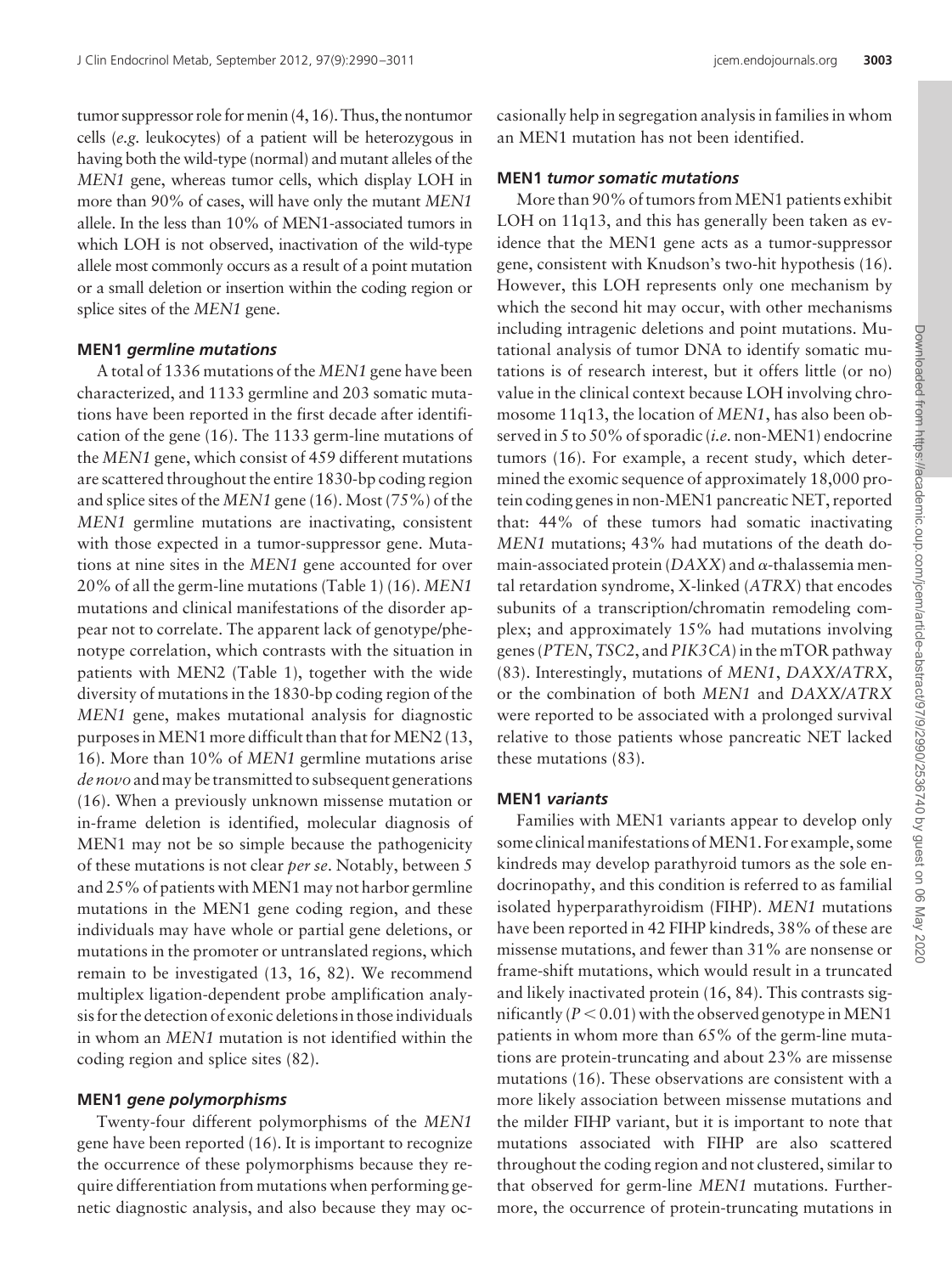FIHP patients and particularly deletions, such as the 4 bp, involving codons 83– 84, which are identical to those observed in MEN1 patients, makes it difficult to establish an unequivocal phenotype-genotype correlation. However, the sole occurrence of parathyroid tumors in these FIHP families that harbor *MEN1* mutations, similar to those found in other families with MEN1, is remarkable, and mechanisms that determine the altered phenotypic expressions of these mutations remain to be elucidated. MEN1 families with the Burin or prolactinoma variant, which are characterized by a high occurrence of prolactinomas and a low occurrence of gastrinomas  $(85-87)$ , harbor nonsense mutations (Tyr312Stop and Arg460Stop), and a MEN1 kindred from Tasmania, in whom there was an absence of somatotrophinomas (88), has been reported to have a splice site mutation (c.446–3c $\rightarrow$ g).

### *MEN1 phenocopies and mutation in other genes*

Approximately 5 to 25% of patients with MEN1 may not have mutations of the *MEN1* gene. This variability in detecting *MEN1* mutations may partly be attributable to differences in methods used to identify the mutations; for example, most studies do not systematically examine for large gene deletions, which may be found in up to 33% of patients who do not have coding region mutations (89). In addition, this variability may be due to phenotype ascertainment because some studies have included nonfamilial (*i.e.* sporadic) patients who may have developed only two (or fewer) endocrine tumors, and the detection rate for *MEN1* mutations in these patients was found to be less than 5% (82). Such patients with MEN1-associated tumors but without *MEN1* mutations may represent phenocopies or have mutations involving other genes. Phenocopy refers to the development of disease manifestations usually associated with mutations of a particular gene but instead are due to another etiology, and the occurrence of phenocopies has been reported in 5–10% of MEN1 kindreds (21, 88, 90). These phenocopies occurred in two settings—first, in the context of familial MEN1 (Fig. 1), in which a patient with one MEN1-associated tumor, *e.g.* a prolactinoma, did not have the familial mutation; and second, in the context of clinical MEN1, in which patients with two MEN1-associated tumors, who did not have an*MEN1* mutation, were demonstrated to have involvement of other genes. These genes may include: *CDC73*, which encodes parafibromin, whose mutations result in the hyperparathyroid-jaw tumor (HPT-JT) syndrome; the *CaSR*, whose mutations result in familial benign hypocalciuric hypercalcemia (FBHH) (90); and the aryl hydrocarbon receptor-interacting protein (*AIP*), a tumor suppressor located on chromosome 11q13 whose mutations are associated with fa-

milial isolated pituitary adenomas (FIPA) (91). FIPA, which may account for approximately 2.5% of all pituitary adenomas, constitutes a heterogeneous disorder characterized by familial pituitary adenomas that are most commonly somatotrophinomas, but may also be prolactinomas, ACTH-secreting and nonfunctioning pituitary adenomas (92, 93); and *AIP* mutations may occur in approximately 20% of FIPA patients and approximately 30 –50% of those with familial acromegaly (94 –96). The occurrence of MEN1 phenocopies may confound the diagnosis of MEN1 (Fig. 1) in an individual, and it therefore appears advisable to offer genetic testing to determine the *MEN1* mutation status to symptomatic family members within a MEN1 kindred, as well as to all index cases (*i.e.* patient) with two or more endocrine tumors. If a *MEN1* mutation is not identified in the index case with two or more endocrine tumors, then clinical and genetic tests for other disorders such as HPT-JT, FBHH, or FIPA should be considered because these patients may represent phenocopies for MEN1 (Fig. 2).

The involvement of another gene, *CDKN1B*, which encodes the 196-amino acid cyclin-dependent kinase inhibitor p27kip1, has also been reported by studies of unrelated patients who did not have *MEN1* mutations but did have MEN1-associated tumors (66, 97, 98). *CDKN1B* mutations have been reported in approximately 1.5% of these patients and their families, and this condition has been referred to as MEN4 (Table 1). In addition, germline mutations of the cyclin-dependent kinase inhibitors p15, p18, and p21 may be probable causes of MEN1 in approximately  $1, 0.5$ , and  $0.5\%$ of patients, respectively (99).

### **MEN1** *mutational analysis in clinical practice*

*MEN1* mutational analysis is helpful in clinical practice in several ways that include: 1) confirmation of the clinical diagnosis; 2) identification of family members who harbor the *MEN1* mutation and require screening for tumor detection and early/appropriate treatment; and 3) identification of the 50% of family members who do not harbor the familial germline *MEN1* mutation and can therefore be reassured and alleviated of the anxiety burden of developing future tumors. This latter aspect cannot be overemphasized because it helps to reduce the cost to the individuals and their children and also to the health servicesin not having to undertake unnecessary biochemical and radiological investigations (Table 2) (21). Thus, *MEN1* mutational analysis can be useful in clinical practice (Table 3).

# *Indications for* **MEN1** *mutational analysis*

*MEN1* mutational analysis should be undertaken in: 1) an index case with two or more MEN1-associated endocrine tumors (*i.e.* parathyroid, pancreatic, or pituitary tu-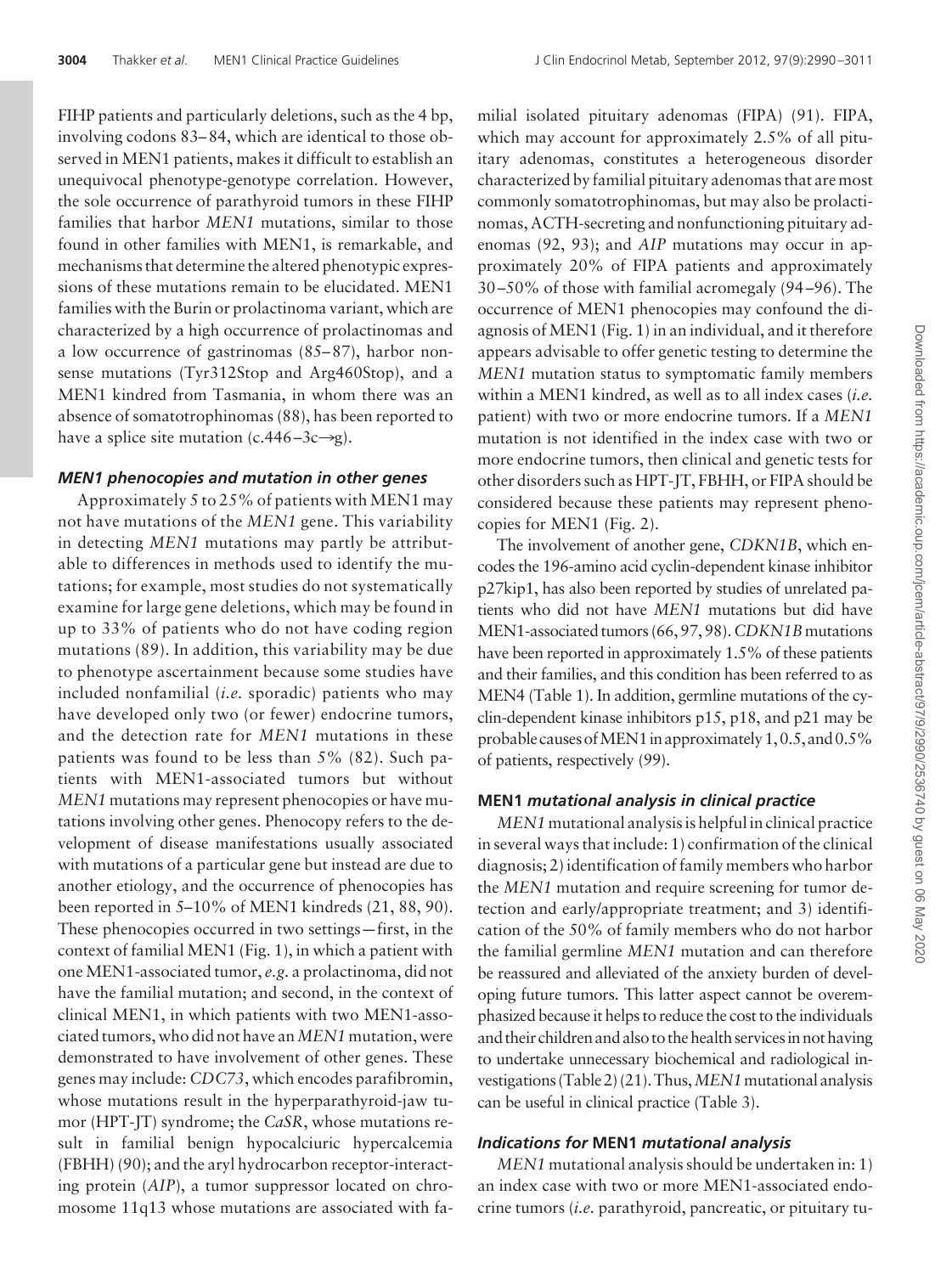

**FIG. 2.** An approach to screening in MEN1. Index cases, or individuals in whom there is a high suspicion of clinical MEN1 (e.g. multigland parathyroid disease, parathyroid  $+$  adrenal tumor), should be offered genetic counseling and *MEN1* mutation testing. Mutation testing should also be offered to those with familial MEN1 (*i.e.* individual with one MEN1-associated tumor and a first-degree relative with a known *MEN1* mutation). The identification of a germline *MEN1* mutation should prompt entry into a periodic clinical, biochemical, and radiological screening program. At the same time, first-degree relatives should be identified and offered genetic counseling and *MEN1* mutation testing. Individuals who have inherited the *MEN1* mutation should enter periodic screening, even if asymptomatic. First-degree relatives who have not inherited the *MEN1* mutation require no further follow-up and may be alleviated of the anxiety associated with the development of MEN1-associated tumors. For index cases, in whom a *MEN1* mutation, which includes testing for partial or whole gene deletions (*asterisk*), is not identified, additional genetic testing may be required depending on the specific clinical features. This may include examination for mutations in genes associated with familial parathyroid syndromes including *CDC73* associated with the HPT-JT and the calcium sensing receptor (*CASR*) associated with FBHH; or cyclin-dependent kinase 1B (*CDKN1B*) and *AIP* which are rarely identified in those with clinical MEN1. Up to 10% of kindreds with clinical MEN1 may harbor phenocopies emphasizing the importance of accurate genetic evaluation. For MEN1 kindreds in whom no *MEN1* mutation is identified, a pragmatic approach is to offer clinical, biochemical, and radiological screening to those with clinical manifestations of disease and to offer annual clinical and biochemical screening to asymptomatic first-degree relatives.  $Ca^{2+}$ , Calcium; PRL, prolactin; CgA, chromogranin A; EUS, endoscopic ultrasound.

mors); 2) asymptomatic first-degree relatives of a known *MEN1* mutation carrier; 3) a first-degree relative of an *MEN1* mutation carrier expressing familial MEN1 (*i.e.* having symptoms, signs, biochemical or radiological evidence for one or more MEN1-associated tumors); or 4) in patients with suspicious or atypical MEN1, which includes individuals with parathyroid adenomas occurring before the age of 30 yr; or multigland parathyroid disease, gastrinoma, or multiple pancreatic NET at any age; or individuals who have two or more MEN1-associated tumors that are not part of the classical triad of parathyroid, pancreatic islet, and anterior pituitary tu-

mors (*e.g.* parathyroid tumor plus adrenal tumor) (Table 3) (21).

Such mutational analysis may be undertaken in children within the first decade because children with MEN1 tumors have been reported by the age of 10 yr, and appropriate intervention in the form of biochemical testing or treatment or both has been considered. For example, the earliest reported ages of onset for a MEN1-associated pituitary tumor, parathyroid tumor, insulinoma, and nonfunctioning pancreatic NET more than 2 cm in size are 5, 8, 8, and 12 yr, respectively. Furthermore, one study of 12 children under the age of 20 yr from MEN1 families has reported that more than 40% of children will have developed one or more MEN1-associated tumors (40). These studies suggest that that early identification of at risk individuals through mutation testing may be beneficial, although further studies that also evaluate a more conservative clinical surveillance approach with cost-benefit analysis are required. Thus, a DNA test identifying an individual, who may be an asymptomatic relative of a patient with MEN1, as a mutant gene carrier is likely to lead to earlier and more frequent biochemical and radiological screening rather than to immediate medical or surgical treatment. In contrast, those relatives who do not harbor the *MEN1* mutation have their risk of developing MEN1-associated endocrine tumors markedly decreased from one in two for an autosomal dominant disorder, to that of the general population, thereby freeing these relatives

without the *MEN1* mutation from the requirement for further repeated clinical investigations. Thus, identification of *MEN1* mutations may be of help in the clinical management of patients and their families with this disorder. Finally, *MEN1* mutational analysis in a symptomatic family member (*i.e.* an individual already showing a clinical manifestation of MEN1) from a family with a known *MEN1* mutation has been challenged as being unnecessary to establish the diagnosis of MEN1. However, two studies have reported that 5–10% of MEN1 kindreds have the occurrence of phenocopies, which may confound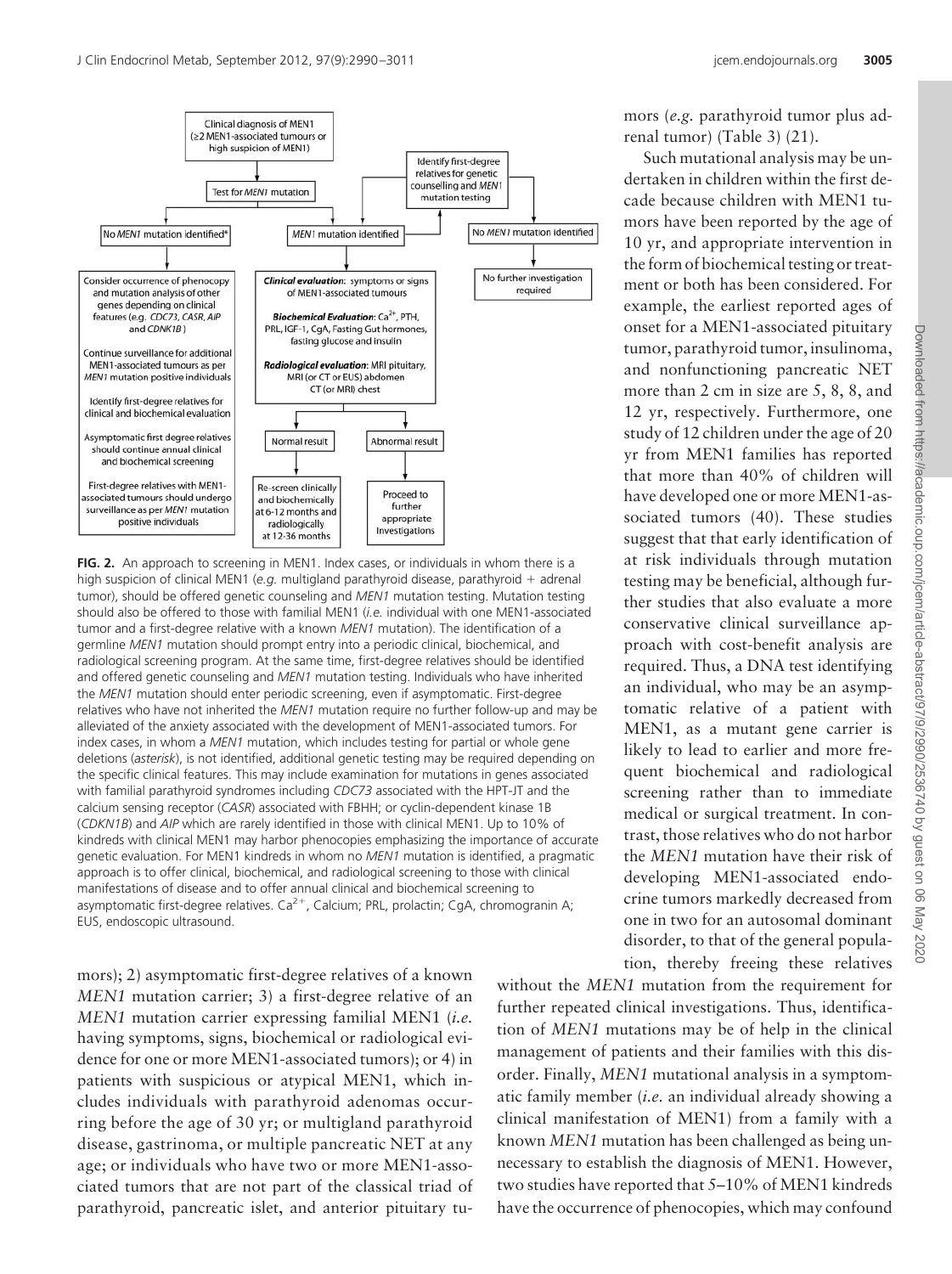# **TABLE 3.** Suggested approach for *MEN1* mutational analysis in a clinical setting

| Value in clinical setting                                                                                                                                                                                                                                                                                                                                                                                                                                                                                                                                                                                                                                                                                                                                                                                                                                                                                                            |                                                                                                                                                                       |
|--------------------------------------------------------------------------------------------------------------------------------------------------------------------------------------------------------------------------------------------------------------------------------------------------------------------------------------------------------------------------------------------------------------------------------------------------------------------------------------------------------------------------------------------------------------------------------------------------------------------------------------------------------------------------------------------------------------------------------------------------------------------------------------------------------------------------------------------------------------------------------------------------------------------------------------|-----------------------------------------------------------------------------------------------------------------------------------------------------------------------|
| Aid in confirming the diagnosis<br>Identify mutation carriers in a family for screening and<br>development of tumors, thereby facilitating early                                                                                                                                                                                                                                                                                                                                                                                                                                                                                                                                                                                                                                                                                                                                                                                     | <b>Detecti</b><br>Bioch                                                                                                                                               |
| treatment<br>Identify the 50% of family members who do not harbor the<br><i>MEN1</i> mutation, thereby alleviating the anxiety and<br>burden of disease from them and their progeny<br>Who should be tested?<br>In an index case<br>Meeting the clinical criteria for MEN1 ( <i>i.e.</i> two or more<br>MEN1-associated tumors or a diagnosis of familial<br>MEN <sub>1</sub> )<br>Suspicious ( <i>i.e.</i> multiple parathyroid adenomas before the<br>age of 40 yr; recurrent hyperparathyroidism; gastrinoma<br>or multiple pancreatic NET at any age) or atypical for<br>MEN1 ( <i>i.e.</i> development of two nonclassical MEN1-<br>associated tumors, e.g. parathyroid and adrenal tumor)<br>A first-degree relative of family member with known MEN1<br>mutation<br>Asymptomatic first-degree relative<br>First-degree relative with familial MEN1 (i.e. one MEN1-<br>associated tumor)<br>When should testing be undertaken? | tumors i<br>is likely<br>treatmei<br>mortalit<br>tion of g<br>disease l<br>tation a<br>5 yr (1,<br>high per<br>and mor<br>tumors:<br>ifestatio<br>similar.<br>mors in |
| As early as possible (e.g. before 5 yr of age for asymptomatic<br>individuals)<br>Where should test be performed?<br>In accredited department/laboratory undertaking DNA<br>testing of <i>MEN1</i> gene                                                                                                                                                                                                                                                                                                                                                                                                                                                                                                                                                                                                                                                                                                                              | have dep<br>of calciu<br>tin, and l                                                                                                                                   |

Adapted from P. J. Newey and R. V. Thakker: Role of multiple endocrine neoplasia type 1 mutational analysis in clinical practice. *Endocr Pract* 17(Suppl 3):8 –17, 2011 (21), with permission. © American Association of Clinical Endocrinologists.

the diagnosis (Fig. 1), and therefore we suggest that MEN1 family members with one MEN1-associated tumor should be offered MEN1 mutation analysis.

# **MEN1** *mutational analysis in young patients with nonfamilial single endocrine tumors*

*MEN1* germline mutational analysis should be considered in those presenting at an early age with a single, apparently sporadic MEN1-associated tumor (Table 3). The occurrence of germline *MEN1* mutations in all patients with sporadic, nonfamilial parathyroid adenomas is 1%; in gastrinomas, 5%; in prolactinomas, 1%; and in foregut carcinoids, 2%. Investigations by two studies (100, 101) for germline*MEN1* mutations in patients developing nonfamilial (*i.e.* sporadic) parathyroid tumors before the age of 40 yr has found the occurrence of such mutations in only three of 36 patients. All three of these patients had multigland parathyroid disease, whereas the majority (95%) of the patients without *MEN1* mutations had solitary parathyroid adenomas. We suggest performing *MEN1* mutational testing in patients who are below 40 yr of age and have primary hyperparathyroidism due to multigland disease. The occurrence rates of germline *MEN1* mutations in individuals presenting with a single apparent nonfamilial (*i.e.* sporadic) pancreatic NET at similarly younger age has not been established, and we suggest that *MEN1* mutational analysis should also be considered in those with gastrinoma or multiple pancreatic NET.

# **Detection of MEN1 tumors**

hemical screening for the development of MEN1 in asymptomatic members of families with MEN1 to be of benefit in as much as earlier diagnosis and nt of these tumors may help reduce morbidity and  $xy$  (Fig. 2). Age-related penetrance *(i.e.* the proportene carriers manifesting symptoms or signs of the by a given age) has been ascertained, and the muppears to be nonpenetrant in those younger than 4, 64). Thereafter, the mutant *MEN1* gene has a hetrance, more than 50% penetrant by 20 yr of age re than  $95\%$  by  $40$  yr  $(1, 4, 7)$ . Screening for MEN1 is difficult because clinical and biochemical manins in members of any one family are not uniformly Attempts to screen for development of MEN1 tuthe asymptomatic relatives of an affected individual bended largely on measuring serum concentrations of calcinum, gastrointestinal hormones *(e.g.* gastrin), prolac-IGF-I, as well as on abdominal and pituitary imaging (Table 2). Parathyroid overactivity causing hypercalcemia is almost invariably the first manifestation of the disorder and has become a useful and easy biochemical screening investigation. In addition, hyperprolactinemia, which may be asymptomatic, may represent the first manifestation in approximately 15% of patients and may thus also be a helpful and easy biochemical screening investigation. Pancreatic involvement in asymptomatic individuals has been detected by measuring fasting plasma concentrations of gastrin, pancreatic polypeptide, glucagon, and chromogranin A and by abdominal imaging (4, 102).

We suggest that individuals at high risk for MEN1 (*i.e.* mutant gene carriers) undergo biochemical screening (Fig. 2) at least once per annum and also have baseline pituitary and abdominal imaging (*e.g.* MRI or CT), which should then be repeated at 1- to 3-yr intervals (Table 2). Screening should possibly commence in early childhood because the disease has developed in some individuals by the age of 5 yr, and it should be repeated throughout life because the disease may not manifest in some individuals until the eighth decade. Screening history and physical examination should be directed toward eliciting symptoms and signs of hypercalcemia, nephrolithiasis, peptic ulcer disease, neuroglycopenia, hypopituitarism, galactorrhea and amenorrhea in women, acromegaly, Cushing's disease, and visual field loss and the presence of sc lipomas, angiofibromas, and collagenomas.We suggest that biochemical screening should include estimations of serum calcium, PTH, gastrointestinal hormones (*e.g.* gastrin,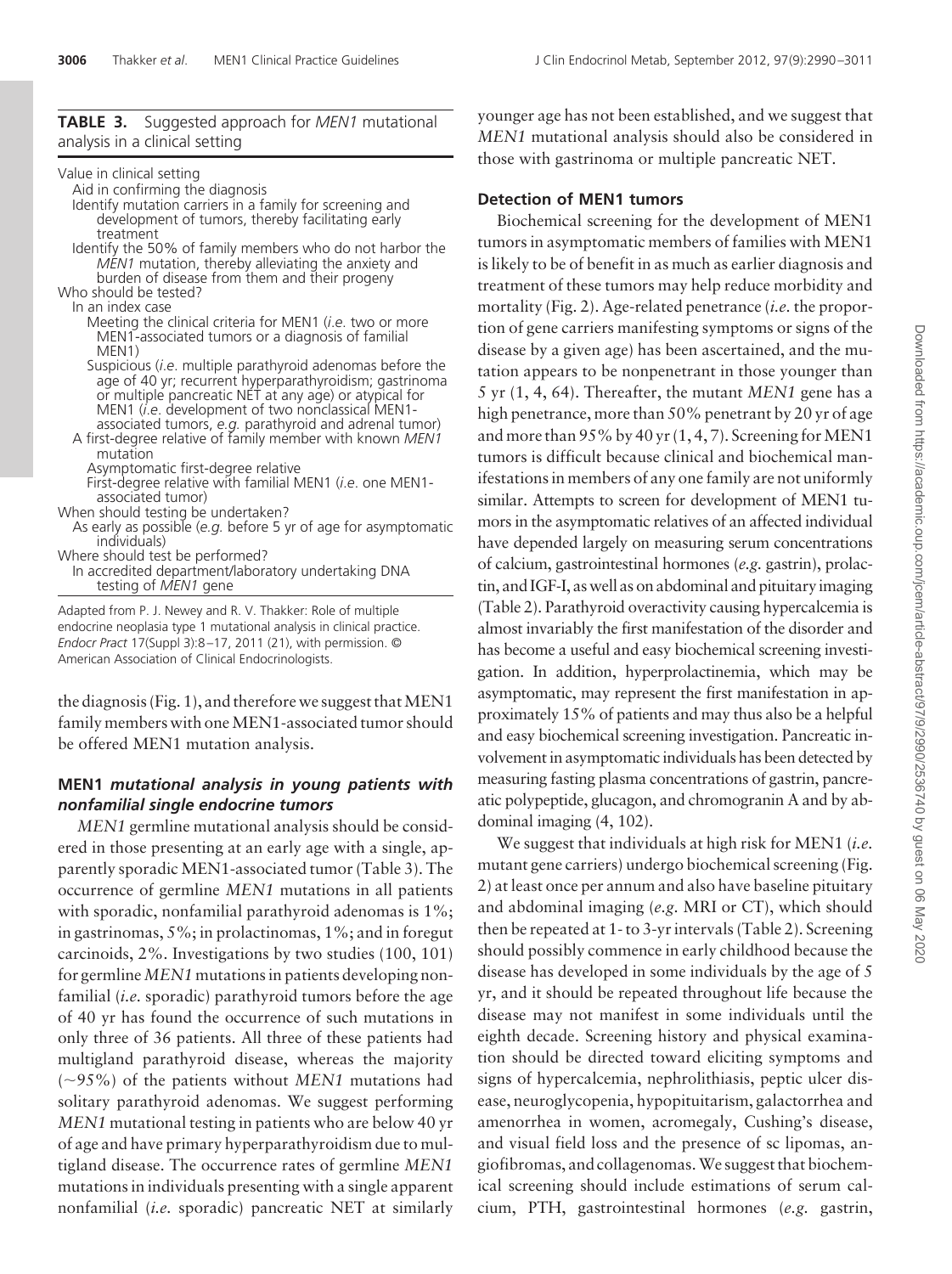insulin with a fasting glucose, glucagon, VIP, and pancreatic polypeptide), chromogranin A, prolactin, and IGF-I in all individuals, and more specific endocrine-function tests should be undertaken in individuals who exhibit symptoms or signs suggestive of a clinical syndrome (Table 2). We suggest that radiological screening should include an MRI (or CT scanning) of the pancreas, adrenal glands, and pituitary, initially as a baseline and then every 1 to 3 yr, as well as imaging for thymic and bronchial carcinoids using CT or MRI every 1–2 yr (Table 2).

### *Organization of care*

We recommend that patients with MEN1 and their families are cared for by centers with expertise in the management of MEN1 because the disorder is associated with a wide spectrum of clinical manifestations as well as complexities in its diagnosis, screening, and treatment. In addition, an endocrinologist with expertise in MEN syndromes should be responsible for coordinating overall care of the patient and families. We suggest that patients with MEN1-associated tumors should be reviewed regularly (*e.g.* at 3- to 6-month intervals or as deemed appropriate by the clinical features) and that asymptomatic firstdegree relatives should be reviewed annually with appropriate clinical, biochemical, and radiological screening as outlined in these guidelines (Table 2). Patients should remain under lifelong review at a specialist center. In addition, there should be direct access to a wide-ranging MDT including endocrinologists and gastroenterologists; endocrine, hepatobiliary, cardiothoracic, and pituitary surgeons with specific expertise in the surgical management of MEN1-associated tumors; oncologists with appropriate experience in gastropancreatic NET, as well as thymic and bronchial carcinoid tumors; radiologists, including those with expertise in nuclear medicine; histopathologists with expertise in the staging and grading of NET; and clinical geneticists for genetic diagnosis and counseling. In addition, we specifically recommend that all gastropancreatic NET, thymic, and bronchial carcinoids are discussed by an appropriately qualified neuroendocrine MDT. This approach improves communication between specialties, leading directly to improved patient care. In view of the diverse therapeutic strategies available for treatment of MEN1-associated tumors, centers managing patients with MEN1 must have access to facilities to provide such treatments. Furthermore, we suggest that patient details are entered in an ethically approved local or national MEN1 registry.

Patients with suspected MEN1 and their relatives should be referred to a clinical genetics service (Fig. 2 and Table 3). Genetic counseling should be provided to all patients before potential mutation testing so that informed decisions can be made. Individuals with MEN1 should have access to information about the condition. At each consultation, decisions regarding diagnosis and treatment should be discussed with each patient. Access to a specialist nurse with expertise in the management of MEN1-associated tumors, to provide additional information and support, is likely to be beneficial to patients. Additional support and information may be obtained through national and international patient support groups [*e.g.* the Association of Multiple Endocrine Neoplasia Disorders (AMEND), UK].

# **Future directions**

Significant advances have been made in the diagnosis of MEN1 and in the early detection of tumors through periodic screening programs, which include sensitive radiological modalities. However, the optimal treatment of manyMEN1-associated tumors still remains to be defined because there is a paucity of clinical trials examining the outcomes of specific therapies for the treatment of MEN1associated tumors. However, it should be noted that such trials may be difficult to pursue because recruitment of appropriate numbers of MEN1 patients to power the trial may not be possible from single national centers. To overcome this, the development of national and international MEN1 registries and collaborations is encouraged. The success of such an approach is well illustrated by the results of clinical trials investigating the use of TRK inhibitors for MTC (103) and pancreatic NET, and mTOR inhibitors for pancreatic NET (59, 60). Additional values of such registries have also been demonstrated by determining important information on different aspects that include the natural history of adrenal lesions inMEN1 and the role of surgery for nonfunctioning pancreatic NET (13, 54, 76). Further molecular understanding of MEN1 tumor biology is also required for establishing better underlying rationales for the increasing number of novel and selective treatments. This is illustrated by the findings of two recent studies that hold promise for the emergence of therapeutic targets that disrupt the reported interaction between menin and the mixed lineage leukemia protein 1 (MLL1), which is a histone H3 lysine 4 methyltransferase and functions as an oncogenic cofactor to up-regulate gene transcription (104). The crystal structures of human menin in itsfree form and in complexes with MLL1 have shown that menin contains a deep pocket that binds to short peptide of MLL1 (104). High-throughput screening studies to identify compounds that target menin and suppress its interaction with MLL have identified that thienopyrimidine has such functions (105, 106). Further structure activity analyses led to generation of two thienopyrimidine analogs, which bind to wild-type menin but not menin mutants that involve the interaction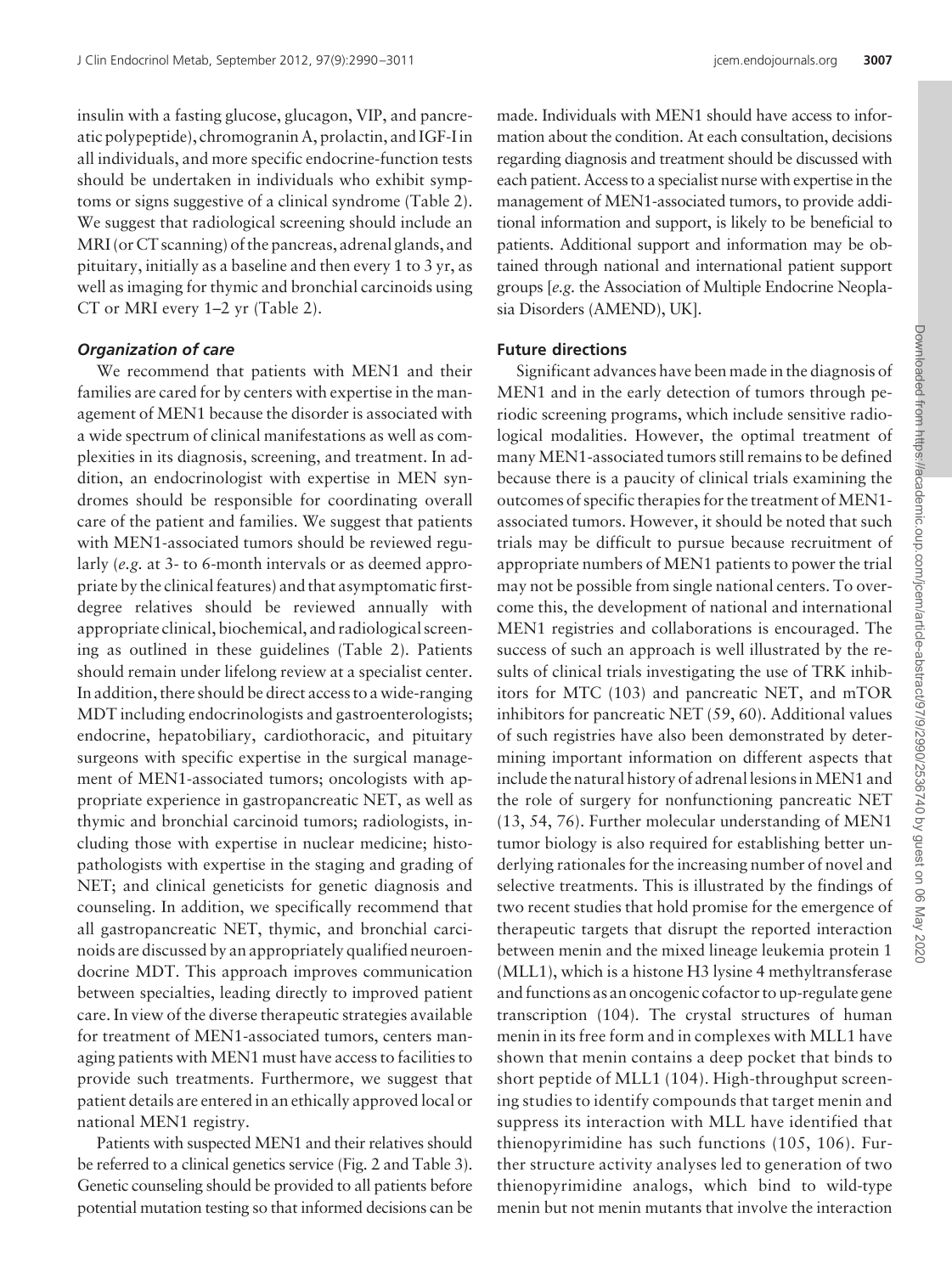site with MLL (105, 106). Such further studies may help to identify other analogs that could represent future pharmacological treatments for MEN1 tumors. Another possible approach is to undertake molecular phenotyping of tumors because this may provide important insights that could guide treatment; for example, molecular phenotyping of pancreatic NET could identify those tumors with an activated mTOR pathway and which are reported to be associated with a poor prognosis, so that earlier treatment with mTOR inhibitors may be started and its effect on clinical outcomes assessed. In addition, non-MEN1 patients whose pancreatic NET have MEN1 or DAXX/ ATRX mutations have a better prognosis than those with mutations of genes within the mTOR signaling pathway (83), and this finding requires a prospective evaluation in MEN1 patients. Thus, it is important that research efforts are encouraged, including the establishment of biobanks of MEN1-associated tumors. Finally, patients should be made aware of the importance of ongoing research and encouraged to engage in these studies, consistent with the goal of providing personalized therapies.

# *Web sites of centers offering MEN1 genetic testing*

Contact information for some centers offering genetic testing for MEN1 can be found on the following web sites: http://www.ncbi.nlm.nih.gov/sites/GeneTests/ (giving details of centers in Canada, Denmark, Greece, Israel, Japan, and United States); http://www.orpha.net/consor/cgi-bin/ index.php or www.eddnal.com (giving details of centers in Austria, Belgium, Denmark, Finland, France, Germany, Holland, Ireland, Italy, Norway, Portugal, Spain, Sweden, Switzerland, and the United Kingdom).

# **Acknowledgments**

R.V.T., P.J.N., and G.V.W. are grateful to the Medical Research Council (MRC), UK, and the National Institute for Health Research (NIHR), UK, for support.

Address all correspondence and requests for reprints to: Rajesh V. Thakker, Academic Endocrine Unit, Nuffield Department of Clinical Medicine, University of Oxford, Oxford Centre for Diabetes, Endocrinology and Metabolism (OCDEM), Churchill Hospital, Headington, Oxford OX3 7LJ, United Kingdom. E-mail: rajesh.thakker@ndm.ox.ac.uk. Or Maria Luisa Brandi, Department of Internal Medicine, University of Florence, Florence, Italy. E-mail: m.brandi@dmi.unifi.it.

R.V.T., P.J.N., G.V.W. were supported by funding from the MRC, UK (Grants G9825289/2004 and G1000467/2010), and the NIHR, UK.

Material in this study was previously published in Refs. 4, 5, 16, 21, and 90.

Disclosure Summary: The authors declare no conflicts of interest.

# **References**

- 1. **Brandi ML, Gagel RF, Angeli A, Bilezikian JP, Beck-Peccoz P, Bordi C, Conte-Devolx B, Falchetti A, Gheri RG, Libroia A, Lips CJ, Lombardi G, Mannelli M, Pacini F, Ponder BA, Raue F, Skogseid B, Tamburrano G, Thakker RV, Thompson NW, Tomassetti P, Tonelli F, Wells Jr SA, Marx SJ** 2001 Guidelines for diagnosis and therapy of MEN type 1 and type 2. J Clin Endocrinol Metab 86:5658 –5671
- 2. **Atkins D, Best D, Briss PA, Eccles M, Falck-Ytter Y, Flottorp S, Guyatt GH, Harbour RT, Haugh MC, Henry D, Hill S, Jaeschke R, Leng G, Liberati A, Magrini N, Mason J, Middleton P, Mru**kowicz J, O'Connell D, Oxman AD, Phillips B, Schünemann HJ, **Edejer TT, Varonen H, Vist GE, Williams Jr JW, Zaza S** 2004 Grading quality of evidence and strength of recommendations. BMJ 328:1490
- 3. Swiglo BA, Murad MH, Schünemann HJ, Kunz R, Vigersky RA, **Guyatt GH, Montori VM** 2008 A case for clarity, consistency, and helpfulness: state-of-the-art clinical practice guidelines in endocrinology using the grading of recommendations, assessment, development, and evaluation system. J Clin Endocrinol Metab 93:666 –673
- 4. **Thakker RV** 2010 Multiple endocrine neoplasia type 1. In: De Groot L, Jameson JL, eds. Endocrinology. 6th ed. Philadelphia: Elsevier; 2719 –2741
- 5. **Thakker RV** 2011 Multiple endocrine neoplasia type 1 (MEN1). In: Robertson RP, Thakker RV, eds. Translational endocrinology and metabolism. Vol 2. Chevy Chase, MD: The Endocrine Society; 13– 44
- 6. **Thakker RV** 1998 Multiple endocrine neoplasia—syndromes of the twentieth century. J Clin Endocrinol Metab 83:2617–2620
- 7. **Machens A, Schaaf L, Karges W, Frank-Raue K, Bartsch DK, Rothmund M, Schneyer U, Goretzki P, Raue F, Dralle H** 2007 Age-related penetrance of endocrine tumours in multiple endocrine neoplasia type 1 (MEN1): a multicentre study of 258 gene carriers. Clin Endocrinol (Oxf) 67:613– 622
- 8. **Thomas-Marques L, Murat A, Delemer B, Penfornis A, Cardot-Bauters C, Baudin E, Niccoli-Sire P, Levoir D, Choplin Hdu B, Chabre O, Jovenin N, Cadiot G** 2006 Prospective endoscopic ultrasonographic evaluation of the frequency of nonfunctioning pancreaticoduodenal endocrine tumors in patients with multiple endocrine neoplasia type 1. Am J Gastroenterol 101:266 –273
- 9. **Kann PH, Balakina E, Ivan D, Bartsch DK, Meyer S, Klose KJ, Behr T, Langer P** 2006 Natural course of small, asymptomatic neuroendocrine pancreatic tumours in multiple endocrine neoplasia type 1: an endoscopic ultrasoundimaging study. Endocr Relat Cancer 13:1195– 1202
- 10. **Gibril F, Venzon DJ, Ojeaburu JV, Bashir S, Jensen RT** 2001 Prospective study of the natural history of gastrinoma in patients with MEN1: definition of an aggressive and a nonaggressive form. J Clin Endocrinol Metab 86:5282–5293
- 11. **Trouillas J, Labat-Moleur F, Sturm N, Kujas M, Heymann MF, Figarella-Branger D, Patey M, Mazucca M, Decullier E, Verge`s B, Chabre O, Calender A** 2008 Pituitary tumors and hyperplasia in multiple endocrine neoplasia type 1 syndrome (MEN1): a casecontrol study in a series of 77 patients versus 2509 non-MEN1 patients. Am J Surg Pathol 32:534 –543
- 12. Vergès B, Boureille F, Goudet P, Murat A, Beckers A, Sassolas G, **Cougard P, Chambe B, Montvernay C, Calender A** 2002 Pituitary disease in MEN type 1 (MEN1): data from the France-Belgium MEN1 multicenter study. J Clin Endocrinol Metab 87:457– 465
- 13. **Sakurai A, Suzuki S, Kosugi S, Okamoto T, Uchino S,Miya A, Imai T, Kaji H, Komoto I, Miura D, Yamada M, Uruno T, Horiuchi K, Miyauchi A, Imamura M, Fukushima T, Hanazaki K, Hirakawa S, Igarashi T, Iwatani T, Kammori M, Katabami T, Katai M, Kikumori T, Kiribayashi K, Koizumi S, Midorikawa S, Miyabe R, Munekage T, Ozawa A, Shimizu K, Sugitani I, Takeyama H, Yamazaki M** 2012 Multiple endocrine neoplasia type 1 in Japan: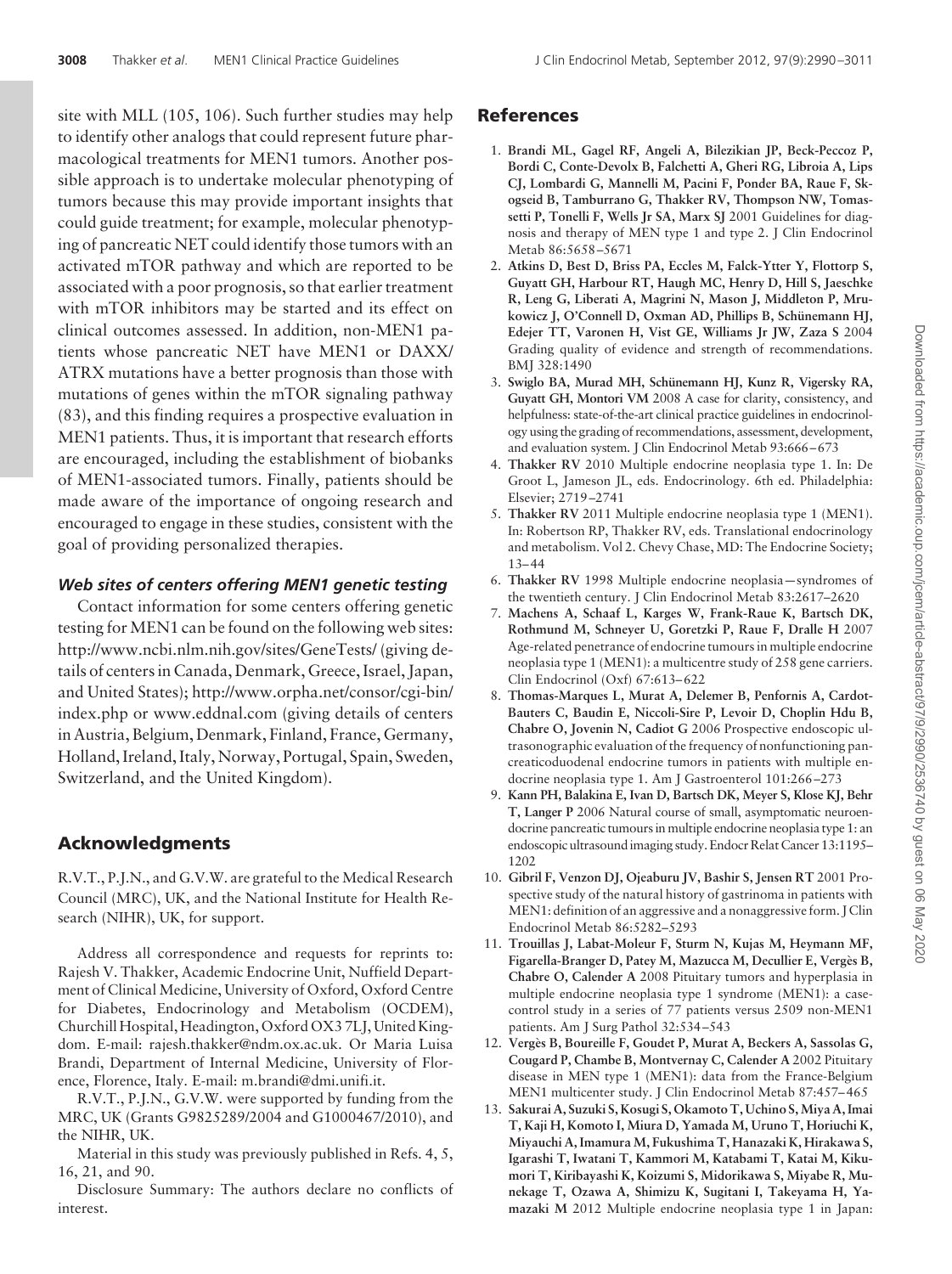establishment and analysis of a multicentre database. Clin Endocrinol (Oxf) 76:533–539

- 14. **Asgharian B, Chen YJ, Patronas NJ, Peghini PL, Reynolds JC, Vortmeyer A, Zhuang Z, Venzon DJ, Gibril F, Jensen RT** 2004 Meningiomas may be a component tumor of multiple endocrine neoplasia type 1. Clin Cancer Res 10:869 – 880
- 15. **Flanagan DE, Armitage M, Clein GP, Thakker RV** 1996 Prolactinoma presenting in identical twins with multiple endocrine neoplasia type 1. Clin Endocrinol (Oxf) 45:117–120
- 16. **Lemos MC, Thakker RV** 2008 Multiple endocrine neoplasia type 1 (MEN1): analysis of 1336 mutations reported in the first decade following identification of the gene. Hum Mutat 29:22–32
- 17. **Goudet P, Murat A, Binquet C, Cardot-Bauters C, Costa A,** Ruszniewski P, Niccoli P, Ménégaux F, Chabrier G, Borson-**Chazot F, Tabarin A, Bouchard P, Delemer B, Beckers A, Bonithon-Kopp C** 2010 Risk factors and causes of death in MEN1 disease. A GTE (Groupe d'Etude des Tumeurs Endocrines) cohort study among 758 patients. World J Surg 34:249 –255
- 18. **Geerdink EA, Van der Luijt RB, Lips CJ** 2003 Do patients with multiple endocrine neoplasia syndrome type 1 benefit from periodical screening? Eur J Endocrinol 149:577–582
- 19. **Dean PG, van Heerden JA, Farley DR, Thompson GB, Grant CS, Harmsen WS, Ilstrup DM** 2000 Are patients with multiple endocrine neoplasia type I prone to premature death? World J Surg 24:1437–1441
- 20. **Doherty GM, Olson JA, Frisella MM, Lairmore TC, Wells Jr SA, Norton JA** 1998 Lethality of multiple endocrine neoplasia type I. World J Surg 22:581–586; discussion 586 –587
- 21. **Newey PJ, Thakker RV** 2011 Role of multiple endocrine neoplasia type 1 mutational analysis in clinical practice. Endocr Pract 17(Suppl 3):8 –17
- 22. **Norton JA, Fraker DL, Alexander HR, Venzon DJ, Doppman JL, Serrano J, Goebel SU, Peghini PL, Roy PK, Gibril F, Jensen RT** 1999 Surgery to cure the Zollinger-Ellison syndrome. N Engl JMed 341:635– 644
- 23. **Norton JA, Jensen RT** 2007 Role of surgery in Zollinger-Ellison syndrome. J Am Coll Surg 205:S34 –S37
- 24. **Imamura M, Komoto I, Ota S, Hiratsuka T, Kosugi S, Doi R, Awane M, Inoue N** 2011 Biochemically curative surgery for gastrinoma in multiple endocrine neoplasia type 1 patients. World J Gastroenterol 17:1343–1353
- 25. **Tonelli F, Fratini G, Nesi G, Tommasi MS, Batignani G, Falchetti A, Brandi ML** 2006 Pancreatectomy in multiple endocrine neoplasia type 1-related gastrinomas and pancreatic endocrine neoplasias. Ann Surg 244:61–70
- 26. **Schreinemakers JM, Pieterman CR, Scholten A, Vriens MR, Valk GD, Rinkes IH** 2011 The optimal surgical treatment for primary hyperparathyroidism in MEN1 patients: a systematic review. World J Surg 35:1993–2005
- 27. Waldmann J, López CL, Langer P, Rothmund M, Bartsch DK 2010 Surgery for multiple endocrine neoplasia type 1-associated primary hyperparathyroidism. Br J Surg 97:1528 –1534
- 28. Akerström G, Hellman P 2007 Surgery on neuroendocrine tumours. Best Pract Res Clin Endocrinol Metab 21:87–109
- 29. **Fernandez A, Karavitaki N, Wass JA** 2010 Prevalence of pituitary adenomas: a community-based, cross-sectional study in Banbury (Oxfordshire, UK). Clin Endocrinol (Oxf) 72:377–382
- 30. **Eller-Vainicher C, Chiodini I, Battista C, Viti R, Mascia ML, Massironi S, PeracchiM, D'Agruma L,Minisola S, Corbetta S, Cole DE, Spada A, Scillitani A** 2009 Sporadic and MEN1-related primary hyperparathyroidism: differences in clinical expression and severity. J Bone Miner Res 24:1404 –1410
- 31. **Shih RY, Fackler S, Maturo S, True MW, Brennan J, Wells D** 2009 Parathyroid carcinoma in multiple endocrine neoplasia type 1 with a classic germline mutation. Endocr Pract 15:567–572
- 32. **del Pozo C, García-Pascual L, Balsells M, Barahona MJ, Veloso E,** González C, Anglada-Barceló J 2011 Parathyroid carcinoma in

multiple endocrine neoplasia type 1. Case report and review of the literature. Hormones (Athens) 10:326 –331

- 33. **Tonelli F, Marcucci T, Giudici F, Falchetti A, Brandi ML** 2009 Surgical approach in hereditary hyperparathyroidism. Endocr J 56:827– 841
- 34. **Lambert LA, Shapiro SE, Lee JE, Perrier ND, Truong M, Wallace MJ, Hoff AO, Gagel RF, Evans DB** 2005 Surgical treatment of hyperparathyroidism in patients with multiple endocrine neoplasia type 1. Arch Surg 140:374 –382
- 35. **Tonelli F,Marcucci T, Fratini G, TommasiMS, Falchetti A, Brandi ML** 2007 Is total parathyroidectomy the treatment of choice for hyperparathyroidism in multiple endocrine neoplasia type 1? Ann Surg 246:1075–1082
- 36. **Norton JA, Venzon DJ, Berna MJ, Alexander HR, Fraker DL, Libutti SK, Marx SJ, Gibril F, Jensen RT** 2008 Prospective study of surgery for primary hyperparathyroidism (HPT) in multiple endocrine neoplasia-type 1 and Zollinger-Ellison syndrome: long-term outcome of a more virulent form of HPT. Ann Surg 247:501–510
- 37. **Moyes VJ, Monson JP, Chew SL, Akker SA** 2010 Clinical use of cinacalcet in MEN1 hyperparathyroidism. Int J Endocrinol 2010: 906163
- 38. **Anlauf M, Garbrecht N, Henopp T, Schmitt A, Schlenger R, Raffel A, Krausch M, Gimm O, Eisenberger CF, Knoefel WT, Dralle H,** Komminoth P, Heitz PU, Perren A, Klöppel G 2006 Sporadic versus hereditary gastrinomas of the duodenum and pancreas: distinct clinico-pathological and epidemiological features. World J Gastroenterol 12:5440 –5446
- 39. **Dralle H, Krohn SL, Karges W, Boehm BO, Brauckhoff M, Gimm O** 2004 Surgery of resectable nonfunctioning neuroendocrine pancreatic tumors. World J Surg 28:1248 –1260
- 40. **Newey PJ, Jeyabalan J, Walls GV, Christie PT, Gleeson FV, Gould S, Johnson PR, Phillips RR, Ryan FJ, Shine B, Bowl MR, Thakker RV** 2009 Asymptomatic children with multiple endocrine neoplasia type 1 mutations may harbor nonfunctioning pancreatic neuroendocrine tumors. J Clin Endocrinol Metab 94:3640 –3646
- 41. **Triponez F, Dosseh D, Goudet P, Cougard P, Bauters C, Murat A, Cadiot G, Niccoli-Sire P, Chayvialle JA, Calender A, Proye CA** 2006 Epidemiology data on 108 MEN 1 patients from the GTE with isolated nonfunctioning tumors of the pancreas. Ann Surg 243:265–272
- 42. **Fendrich V, Langer P, Waldmann J, Bartsch DK, Rothmund M** 2007 Management of sporadic and multiple endocrine neoplasia type 1 gastrinomas. Br J Surg 94:1331–1341
- 43. **Gibril F, SchumannM, Pace A, Jensen RT** 2004Multiple endocrine neoplasia type 1 and Zollinger-Ellison syndrome: a prospective study of 107 cases and comparison with 1009 cases from the literature. Medicine 83:43– 83
- 44. **Turner JJ, Wren AM, Jackson JE, Thakker RV, Meeran K** 2002 Localization of gastrinomas by selective intra-arterial calcium injection. Clin Endocrinol (Oxf) 57:821– 825
- 45. **Scarsbrook AF, Thakker RV, Wass JA, Gleeson FV, Phillips RR** 2006Multiple endocrine neoplasia: spectrum of radiologic appearances and discussion of a multitechnique imaging approach. Radiographics 26:433– 451
- 46. **You YN, Thompson GB, Young Jr WF, Larson D, Farley DR, Richards M, Grant CS** 2007 Pancreatoduodenal surgery in patients with multiple endocrine neoplasia type 1: operative outcomes, long-term function, and quality of life. Surgery 142:829 - 836; discussion 836.e1
- 47. **Norton JA** 2005 Surgical treatment and prognosis of gastrinoma. Best Pract Res Clin Gastroenterol 19:799 – 805
- 48. **Cadiot G, Vuagnat A, Doukhan I, Murat A, Bonnaud G, Delemer** B, Thiéfin G, Beckers A, Veyrac M, Proye C, Ruszniewski P, Mi**gnon M** 1999 Prognostic factors in patients with Zollinger-Ellison syndrome and multiple endocrine neoplasia type 1. Groupe d'Etude des Neoplasies Endocriniennes Multiples (GENEM and groupe de Recherche et d'Etude du Syndrome de Zollinger-Ellison (GRESZE). Gastroenterology 116:286 –293
- 49. **Norton JA, Alexander HR, Fraker DL, Venzon DJ, Gibril F, Jensen RT** 2001 Comparison of surgical results in patients with advanced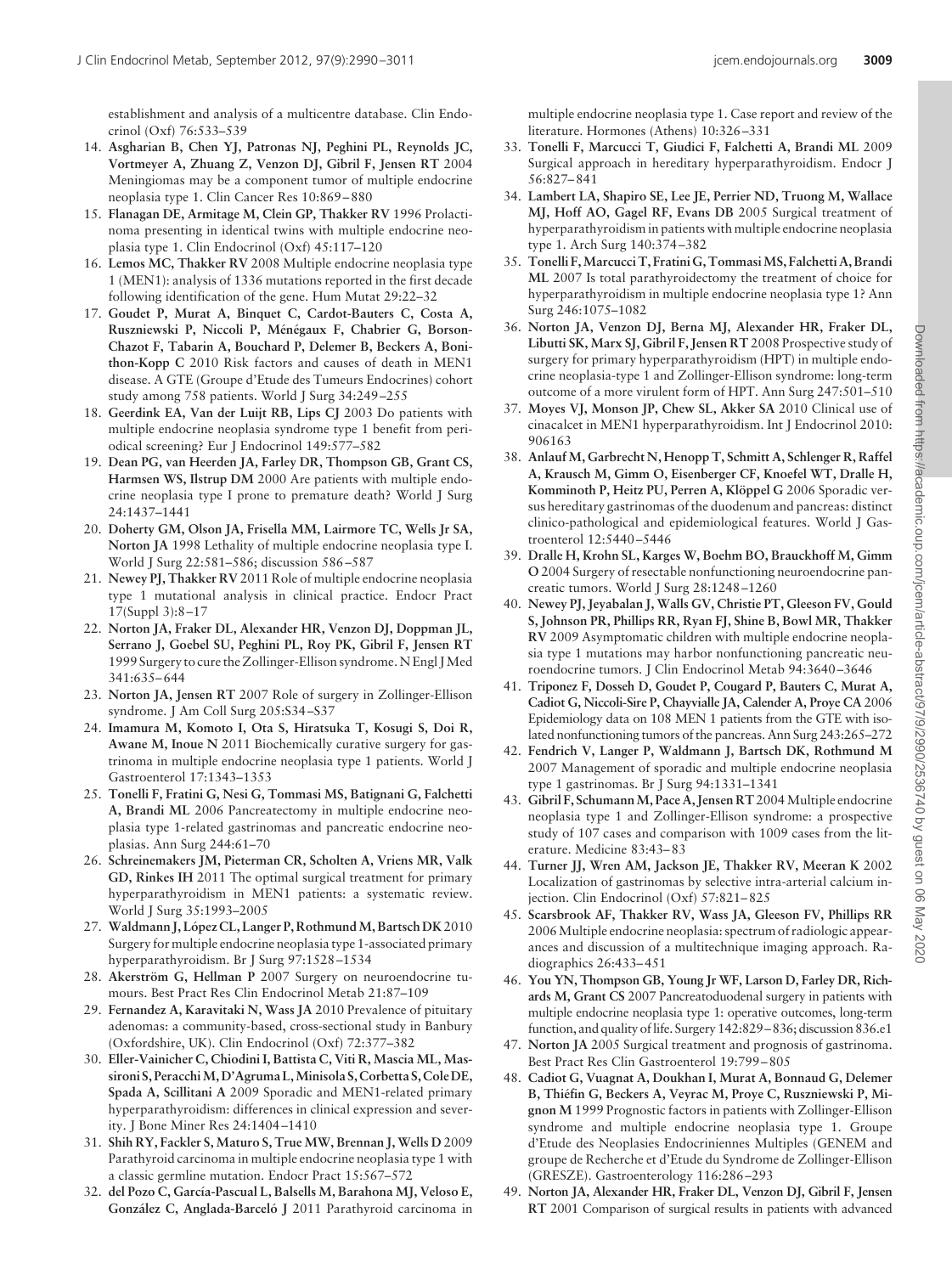and limited disease with multiple endocrine neoplasia type 1 and Zollinger-Ellison syndrome. Ann Surg 234:495–505; discussion 505– 506

- 50. **Trump D, Farren B, Wooding C, Pang JT, Besser GM, Buchanan KD, Edwards CR, Heath DA, Jackson CE, Jansen S, Lips K, Monson JP, O'Halloran D, Sampson J, Shalet SM, Wheeler MH, Zink A, Thakker RV** 1996 Clinical studies of multiple endocrine neoplasia type 1 (MEN1). QJM 89:653-669
- 51. **Fabbri HC, Mello MP, Soardi FC, Esquiaveto-Aun AM, Oliveira DM, Denardi FC, Moura-Neto A, Garmes HM, Baptista MT, Ma**tos PS, Lemos-Marini SH, D'Souza-Li LF, Guerra-Júnior G 2010 Long-term follow-up of an 8-year-old boy with insulinoma as the first manifestation of a familial form of multiple endocrine neoplasia type 1. Arq Bras Endocrinol Metabol 54:754 –760
- 52. **Giudici F, Nesi G, Brandi ML, Tonelli F** 2012 Surgical management of insulinomas in multiple endocrine neoplasia type 1. Pancreas 41:547–553
- 53. **Langer P, Kann PH, Fendrich V, Richter G, Diehl S, Rothmund M, Bartsch DK** 2004 Prospective evaluation of imaging procedures for the detection of pancreaticoduodenal endocrine tumors in patients with multiple endocrine neoplasia type 1. World J Surg 28:1317–1322
- 54. **Triponez F, Goudet P, Dosseh D, Cougard P, Bauters C, Murat A, Cadiot G, Niccoli-Sire P, Calender A, Proye CA** 2006 Is surgery beneficial for MEN1 patients with small ( $\leq$  or  $=$  2 cm), nonfunctioning pancreaticoduodenal endocrine tumor? An analysis of 65 patients from the GTE. World J Surg 30:654 –662; discussion 663–664
- 55. **Kouvaraki MA, Shapiro SE, Cote GJ, Lee JE, Yao JC, Waguespack SG, Gagel RF, Evans DB, Perrier ND** 2006 Management of pancreatic endocrine tumors in multiple endocrine neoplasia type 1. World J Surg 30:643-653
- 56. **Lowney JK, Frisella MM, Lairmore TC, Doherty GM** 1998 Pancreatic islet cell tumor metastasis in multiple endocrine neoplasia type 1: correlation with primary tumor size. Surgery 124:1043– 1048, discussion 1048 –1049
- 57. **Bartsch DK, Fendrich V, Langer P, Celik I, Kann PH, Rothmund M**2005 Outcome of duodenopancreatic resections in patients with multiple endocrine neoplasia type 1. Ann Surg 242:757–764, discussion 764 –766
- 58. **Anlauf M, Schlenger R, Perren A, Bauersfeld J, Koch CA, Dralle H, Raffel A, Knoefel WT, Weihe E, Ruszniewski P, Couvelard A,** Komminoth P, Heitz PU, Klöppel G 2006 Microadenomatosis of the endocrine pancreas in patients with and without the multiple endocrine neoplasia type 1 syndrome. Am J Surg Pathol 30:560 – 574
- 59. **Yao JC, Shah MH, Ito T, Bohas CL, Wolin EM, Van Cutsem E, Hobday TJ, Okusaka T, Capdevila J, de Vries EG, Tomassetti P, Pavel ME, Hoosen S, Haas T, Lincy J, Lebwohl D, Oberg K 2011** Everolimus for advanced pancreatic neuroendocrine tumors. N Engl J Med 364:514 –523
- 60. **Raymond E, Dahan L, Raoul JL, Bang YJ, Borbath I, Lombard-**Bohas C, Valle J, Metrakos P, Smith D, Vinik A, Chen JS, Hörsch **D, Hammel P, Wiedenmann B, Van Cutsem E, Patyna S, Lu DR, Blanckmeister C, Chao R, Ruszniewski P** 2011 Sunitinib malate for the treatment of pancreatic neuroendocrine tumors. N Engl J Med 364:501–513
- 61. **Sano T, Yamasaki R, Saito H, Hirose T, Kudo E, Kameyama K, Hiraishi K, Saito S, Hizawa K** 1987 Growth hormone-releasing hormone (GHRH)-secreting pancreatic tumor in a patient with multiple endocrine neoplasia type I. Am J Surg Pathol 11:810 – 819
- 62. **Melmed S** 2011 Pathogenesis of pituitary tumors. Nat Rev Endocrinol 7:257–266
- 63. **Beckers A, Betea D, Valdes Socin H, Stevenaert A** 2003 The treatment of sporadic versus MEN1-related pituitary adenomas. J Intern Med 253:599 – 605
- 64. **Stratakis CA, Schussheim DH, Freedman SM, Keil MF, Pack SD, Agarwal SK, Skarulis MC, Weil RJ, Lubensky IA, Zhuang Z, Oldfield EH, Marx SJ** 2000 Pituitary macroadenoma in a 5-year-old:

an early expression of multiple endocrine neoplasia type 1. J Clin Endocrinol Metab 85:4776 – 4780

- 65. **Burgess JR, Shepherd JJ, Parameswaran V, Hoffman L, Greenaway TM** 1996 Spectrum of pituitary disease in multiple endocrine neoplasia type 1 (MEN 1): clinical, biochemical, and radiological features of pituitary disease in a large MEN 1 kindred. J Clin Endocrinol Metab 81:2642–2646
- 66. **Elston MS, McDonald KL, Clifton-Bligh RJ, Robinson BG** 2009 Familial pituitary tumor syndromes. Nat Rev Endocrinol 5:453– 461
- 67. **Burgess JR, Greenaway TM, Shepherd JJ** 1998 Expression of the MEN-1 gene in a large kindred with multiple endocrine neoplasia type 1. J Intern Med 243:465– 470
- 68. **Goudet P, Bonithon-Kopp C, Murat A, Ruszniewski P, Niccoli P, Me´ ne´gaux F,ChabrierG,Borson-Chazot F,TabarinA,Bouchard P,Cadiot G, Beckers A, Guilhem I, Chabre O, Caron P, Du Boullay H, Verges B, Cardot-Bauters C** 2011 Gender-related differences in MEN1 lesion occurrence and diagnosis: a cohort study of 734 cases from the Groupe d'etude des Tumeurs Endocrines. Eur J Endocrinol 165:97–105
- 69. **Goudet P, Murat A, Cardot-Bauters C, Emy P, Baudin E, du Boullay Choplin H, Chapuis Y, Kraimps JL, Sadoul JL, Tabarin A, Verge`s B, Carnaille B, Niccoli-Sire P, Costa A, Calender A** 2009 Thymic neuroendocrine tumors in multiple endocrine neoplasia type 1: a comparative study on 21 cases among a series of 761 MEN1 from the GTE (Groupe des Tumeurs Endocrines). World J Surg 33:1197–1207
- 70. **Scarsbrook AF, Ganeshan A, Statham J, Thakker RV, Weaver A, Talbot D, Boardman P, Bradley KM, Gleeson FV, Phillips RR**2007 Anatomic and functional imaging of metastatic carcinoid tumors. Radiographics 27:455– 477
- 71. **Gibril F, Chen YJ, Schrump DS, Vortmeyer A, Zhuang Z, Lubensky IA, Reynolds JC, Louie A, Entsuah LK, Huang K, Asgharian B, Jensen RT** 2003 Prospective study of thymic carcinoids in patients with multiple endocrine neoplasia type 1. J Clin Endocrinol Metab 88:1066 –1081
- 72. **Berna MJ, Annibale B, Marignani M, Luong TV, Corleto V, Pace A, Ito T, Liewehr D, Venzon DJ, Delle Fave G, Bordi C, Jensen RT** 2008 A prospective study of gastric carcinoids and enterochromaffin-like cell changes in multiple endocrine neoplasia type 1 and Zollinger-Ellison syndrome: identification of risk factors. J Clin Endocrinol Metab 93:1582–1591
- 73. **Oberg K, Jelic S** 2008 Neuroendocrine bronchial and thymic tumors: ESMO clinical recommendation for diagnosis, treatment and follow-up. Ann Oncol 19(Suppl 2):ii102–ii103
- 74. **Tomassetti P, Migliori M, Caletti GC, Fusaroli P, Corinaldesi R, Gullo L** 2000 Treatment of type II gastric carcinoid tumors with somatostatin analogues. N Engl J Med 343:551–554
- 75. **Gibril F, Reynolds JC, Lubensky IA, Roy PK, Peghini PL, Doppman JL, Jensen RT** 2000 Ability of somatostatin receptor scintigraphy to identify patients with gastric carcinoids: a prospective study. J Nucl Med 41:1646 –1656
- 76. **Gatta-Cherifi B, Chabre O, Murat A, Niccoli P, Cardot-Bauters C, Rohmer V, Young J, Delemer B, Du Boullay H, Verger MF, Kuhn JM, Sadoul JL, Ruszniewski P, Beckers A,MonsaingeonM, Baudin E, Goudet P, Tabarin A** 2012 Adrenal involvement in MEN1. Analysis of 715 cases from the Groupe d'etude des Tumeurs Endocrines database. Eur J Endocrinol 166:269 –279
- 77. **Schaefer S, Shipotko M, Meyer S, Ivan D, Klose KJ, Waldmann J, Langer P, Kann PH** 2008 Natural course of small adrenal lesions in multiple endocrine neoplasia type 1: an endoscopic ultrasound imaging study. Eur J Endocrinol 158:699 –704
- 78. **Langer P, Cupisti K, Bartsch DK, Nies C, Goretzki PE, Rothmund M, Röher HD** 2002 Adrenal involvement in multiple endocrine neoplasia type 1. World J Surg 26:891– 896
- 79. **Vidal A, Iglesias MJ, Ferna´ndez B, Fonseca E, Cordido F** 2008 Cutaneous lesions associated to multiple endocrine neoplasia syndrome type 1. J Eur Acad Dermatol Venereol 22:835– 838
- 80. **Lemmens I, Van de Ven WJ, Kas K, Zhang CX, Giraud S, Wautot V,**